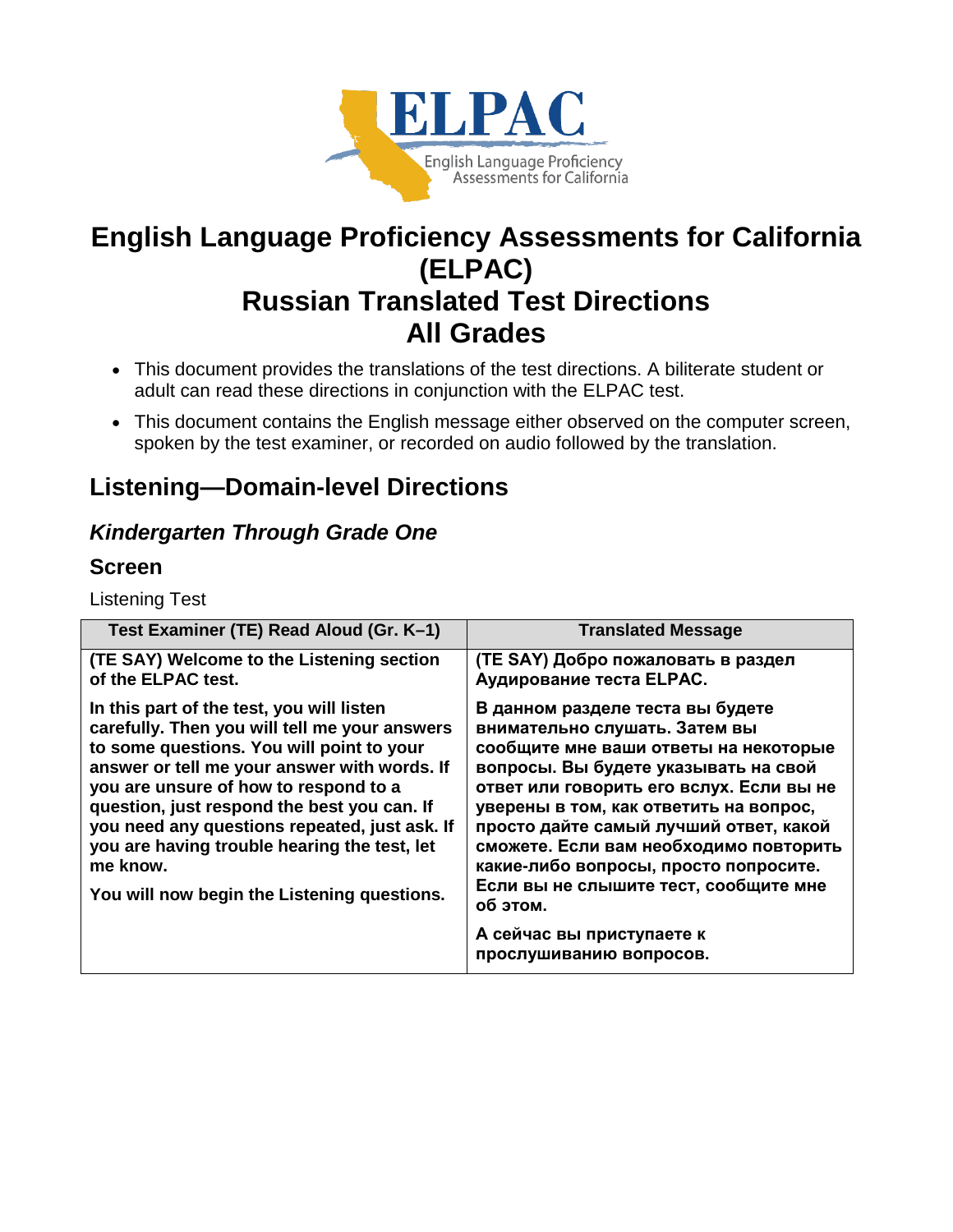

## *Grade Two*

### **Screen**

Welcome to the Listening section of the ELPAC test.

In this part of the test, you will listen carefully. Then you will tell me your answers to some questions. You will point to your answer or tell me your answer with words. If you are unsure of how to respond to a question, just respond the best you can. If you need any questions repeated, just ask. If you are having trouble hearing the test, let me know.

You will now begin the Listening questions.

| Test Examiner (TE) Read Aloud (Gr. 2)                                                                                                                                                                                                                                                                                                                                                                                                    | <b>Translated Message</b>                                                                                                                                                                                                                                                                                                                                                                                                                                          |
|------------------------------------------------------------------------------------------------------------------------------------------------------------------------------------------------------------------------------------------------------------------------------------------------------------------------------------------------------------------------------------------------------------------------------------------|--------------------------------------------------------------------------------------------------------------------------------------------------------------------------------------------------------------------------------------------------------------------------------------------------------------------------------------------------------------------------------------------------------------------------------------------------------------------|
| <b>(TE SAY)</b> Welcome to the Listening section of<br>the ELPAC test.                                                                                                                                                                                                                                                                                                                                                                   | <b>(TE SAY)</b> Добро пожаловать в раздел<br>Аудирование теста ELPAC.                                                                                                                                                                                                                                                                                                                                                                                              |
| In this part of the test, you will listen carefully.<br>Then you will tell me your answers to some<br>questions. You will point to your answer or tell<br>me your answer with words. If you are unsure of<br>how to respond to a question, just respond the<br>best you can. If you need any questions<br>repeated, just ask. If you are having trouble<br>hearing the test, let me know.<br>You will now begin the Listening questions. | В данном разделе теста вы будете<br>внимательно слушать. Затем вы сообщите<br>мне ваши ответы на некоторые вопросы. Вы<br>будете указывать на свой ответ или говорить<br>его вслух. Если вы не уверены в том, как<br>ответить на вопрос, просто дайте самый<br>лучший ответ, какой сможете. Если вам<br>необходимо повторить какие-либо вопросы,<br>просто попросите. Если вы не слышите тест,<br>сообщите мне об этом.<br>А сейчас вы приступаете к прослушиванию |
|                                                                                                                                                                                                                                                                                                                                                                                                                                          | вопросов.                                                                                                                                                                                                                                                                                                                                                                                                                                                          |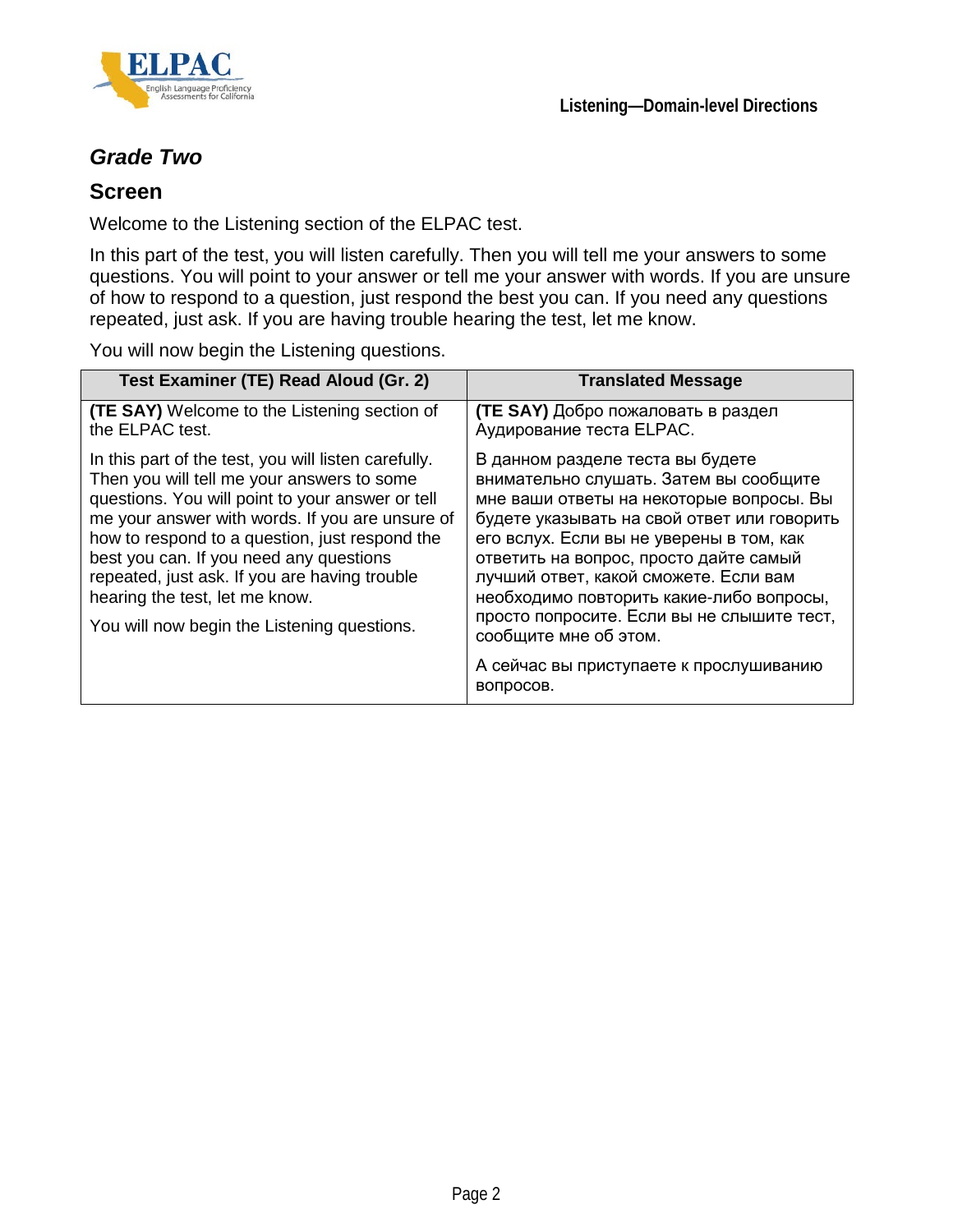

## *Grades Three Through Five*

### **Screen**

Welcome to the Listening section of the ELPAC test.

Make sure your desk is clear of all books, backpacks, cell phones, and electronic devices. These may not be used during the test.

In the Listening section, you will hear conversations, stories, and presentations. Use the  $\bullet$ PLAY button to listen to them. You will hear them only once, so listen carefully.

Each question on the Listening test has a  $\bullet$  PLAY button. You can use the  $\bullet$  PLAY button at any time to hear the questions again. You must answer all the questions that go with each recording before you can go on to the next recording.

As you listen, you may take notes on scratch paper or you may take notes in the notepad section of the test.

When you are ready, select **Next** to begin the Listening questions.

| Recorded Audio (Gr. 3-5)                                                                                                                                                                                                                                                                                                                                                                                                                                                      | <b>Translated Message</b>                                                                                                                                                                                                                                                                                                                                                                                                        |
|-------------------------------------------------------------------------------------------------------------------------------------------------------------------------------------------------------------------------------------------------------------------------------------------------------------------------------------------------------------------------------------------------------------------------------------------------------------------------------|----------------------------------------------------------------------------------------------------------------------------------------------------------------------------------------------------------------------------------------------------------------------------------------------------------------------------------------------------------------------------------------------------------------------------------|
| (Audio) Welcome to the Listening section of the<br>ELPAC test.                                                                                                                                                                                                                                                                                                                                                                                                                | (Audio) Добро пожаловать в раздел<br>Аудирование теста ELPAC.                                                                                                                                                                                                                                                                                                                                                                    |
| Make sure your desk is clear of all books,<br>backpacks, cell phones, and electronic devices.<br>These may not be used during the test.                                                                                                                                                                                                                                                                                                                                       | Убедитесь в том, что на вашем столе<br>отсутствуют книги, рюкзаки, мобильные<br>телефоны и электронные устройства. Все это                                                                                                                                                                                                                                                                                                       |
| In the Listening section, you will hear<br>conversations, stories, and presentations. Use<br>the $\bullet$ PLAY button to listen to them. You will<br>hear them only once, so listen carefully.                                                                                                                                                                                                                                                                               | нельзя использовать во время данного теста.<br>В разделе Аудирование вы будете<br>прослушивать диалоги, рассказы и<br>презентации. Для прослушивания                                                                                                                                                                                                                                                                             |
| Each question on the Listening test has a $\bullet$<br>PLAY button. You can use the $\bullet$ PLAY button<br>at any time to hear the questions again. You<br>must answer all the questions that go with each<br>recording before you can go on to the next<br>recording.<br>As you listen, you may take notes on scratch<br>paper or you may take notes in the notepad<br>section of the test.<br>When you are ready, select <b>Next</b> to begin the<br>Listening questions. | используйте кнопку $\bullet$<br>ВОСПРОИЗВЕДЕНИЕ. Вы прослушаете их<br>всего один раз, поэтому слушайте<br>внимательно.<br>У каждого вопроса в разделе Аудирование<br>есть кнопка ВВОСПРОИЗВЕДЕНИЕ. В<br>любой момент вы можете использовать<br>кнопку <b>В</b> ВОСПРОИЗВЕДЕНИЕ для<br>повторного прослушивания вопросов. Вы<br>должны ответить на все вопросы для каждой<br>записи перед тем, как перейти к следующей<br>записи. |
|                                                                                                                                                                                                                                                                                                                                                                                                                                                                               | Во время прослушивания вы можете делать<br>заметки на листке бумаги или в разделе<br>Блокнот теста.                                                                                                                                                                                                                                                                                                                              |
|                                                                                                                                                                                                                                                                                                                                                                                                                                                                               | Когда будете готовы, выберите Далее, чтобы<br>начать прослушивание вопросов.                                                                                                                                                                                                                                                                                                                                                     |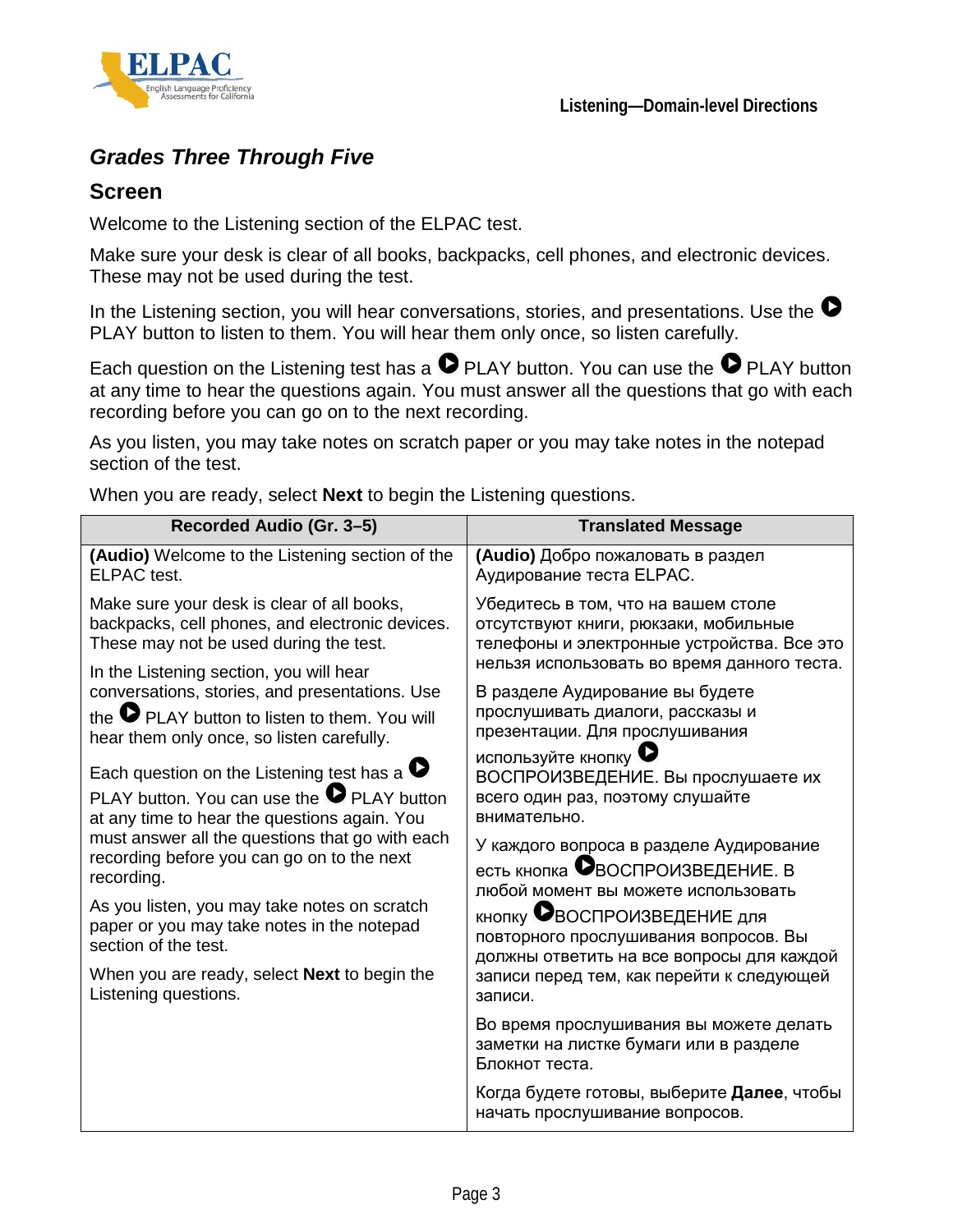

## *Grades Six Through Twelve*

### **Screen**

Welcome to the Listening section of the ELPAC test.

Make sure your desk is clear of all books, backpacks, cell phones, and electronic devices. These may not be used during the test.

In the Listening section, you will hear conversations and presentations. Use the  $\bullet$  PLAY button to listen to them. You will hear them only once, so listen carefully.

Each question on the Listening test has a  $\bullet$  PLAY button. You can use the  $\bullet$  PLAY button at any time to hear the questions again. You must answer all the questions that go with each recording before you can go on to the next recording.

As you listen, you may take notes on scratch paper or you may take notes in the notepad section of the test.

When you are ready, select **Next** to begin the Listening questions.

| Recorded Audio (Gr. 6-12)                                                                                                                                                                                                                                                                                                                                                                                                                                                     | <b>Translated Message</b>                                                                                                                                                                                                                                                                                                                                                                                                      |
|-------------------------------------------------------------------------------------------------------------------------------------------------------------------------------------------------------------------------------------------------------------------------------------------------------------------------------------------------------------------------------------------------------------------------------------------------------------------------------|--------------------------------------------------------------------------------------------------------------------------------------------------------------------------------------------------------------------------------------------------------------------------------------------------------------------------------------------------------------------------------------------------------------------------------|
| (Audio) Welcome to the Listening section of the<br><b>ELPAC</b> test.                                                                                                                                                                                                                                                                                                                                                                                                         | (Audio) Добро пожаловать в раздел<br>Аудирование теста ELPAC.                                                                                                                                                                                                                                                                                                                                                                  |
| Make sure your desk is clear of all books,<br>backpacks, cell phones, and electronic devices.<br>These may not be used during the test.                                                                                                                                                                                                                                                                                                                                       | Убедитесь в том, что на вашем столе<br>отсутствуют книги, рюкзаки, мобильные<br>телефоны и электронные устройства. Все это                                                                                                                                                                                                                                                                                                     |
| In the Listening section, you will hear                                                                                                                                                                                                                                                                                                                                                                                                                                       | нельзя использовать во время данного теста.                                                                                                                                                                                                                                                                                                                                                                                    |
| conversations and presentations. Use the $\bullet$<br>PLAY button to listen to them. You will hear<br>them only once, so listen carefully.                                                                                                                                                                                                                                                                                                                                    | В разделе Аудирование вы будете<br>прослушивать диалоги, рассказы и<br>презентации. Для прослушивания                                                                                                                                                                                                                                                                                                                          |
| Each question on the Listening test has a $\bullet$<br>PLAY button. You can use the $\bullet$ PLAY button<br>at any time to hear the questions again. You<br>must answer all the questions that go with each<br>recording before you can go on to the next<br>recording.<br>As you listen, you may take notes on scratch<br>paper or you may take notes in the notepad<br>section of the test.<br>When you are ready, select <b>Next</b> to begin the<br>Listening questions. | используйте кнопку $\bullet$<br>ВОСПРОИЗВЕДЕНИЕ. Вы прослушаете их<br>всего один раз, поэтому слушайте<br>внимательно.<br>У каждого вопроса в разделе Аудирование<br>есть кнопка ВВОСПРОИЗВЕДЕНИЕ. В<br>любой момент вы можете использовать<br><b>КНОПКУ ВОСПРОИЗВЕДЕНИЕ ДЛЯ</b><br>повторного прослушивания вопросов. Вы<br>должны ответить на все вопросы для каждой<br>записи перед тем, как перейти к следующей<br>записи. |
|                                                                                                                                                                                                                                                                                                                                                                                                                                                                               | Во время прослушивания вы можете делать<br>заметки на листке бумаги или в разделе<br>Блокнот теста.                                                                                                                                                                                                                                                                                                                            |
|                                                                                                                                                                                                                                                                                                                                                                                                                                                                               | Когда будете готовы, выберите Далее, чтобы<br>начать прослушивание вопросов.                                                                                                                                                                                                                                                                                                                                                   |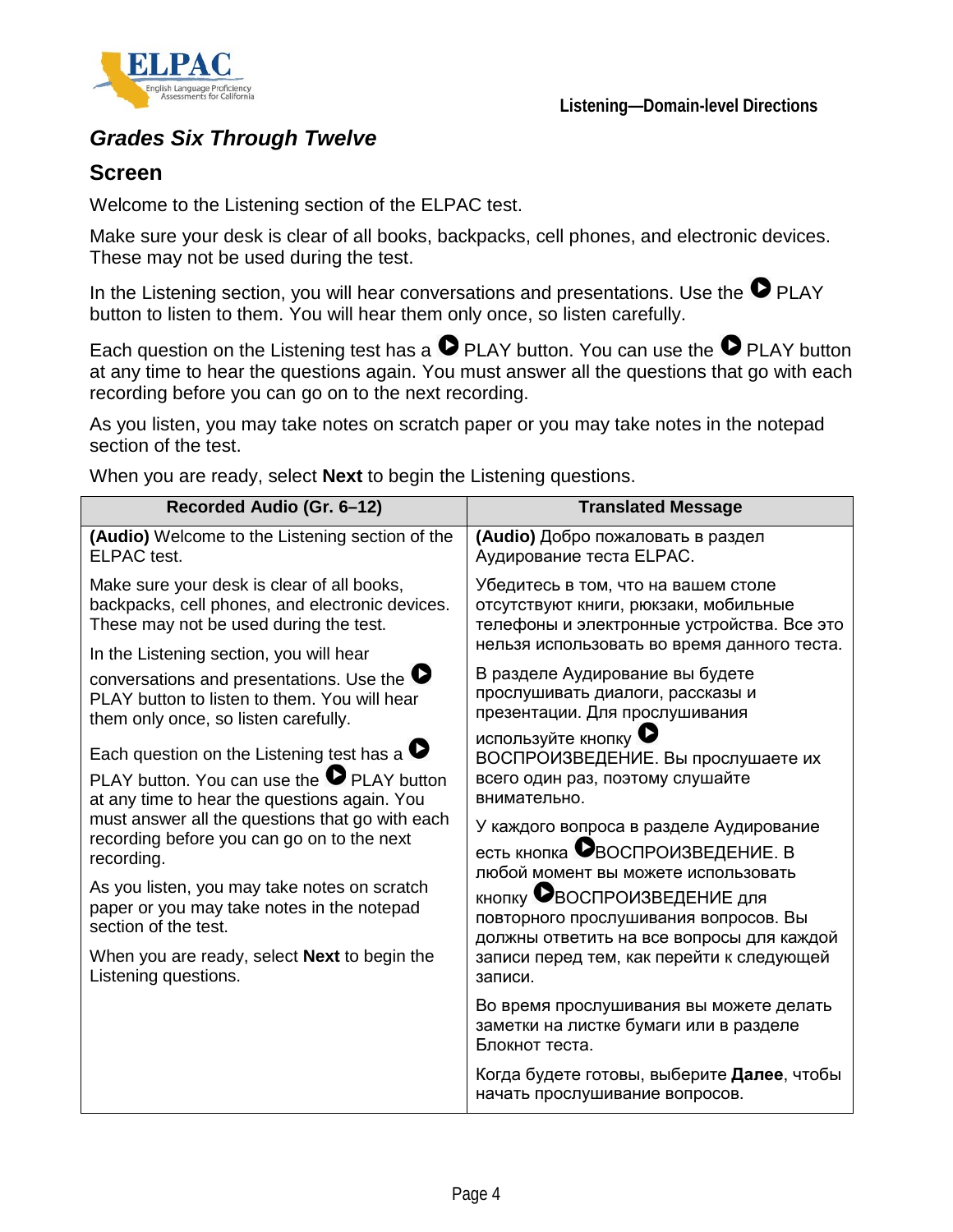



## *Kindergarten Through Grade Two Review Screen*

### **Screen**

### **Congratulations, you reached the end of the test!**

Thank you for your attention and hard work.

If there are any questions you marked for review, they will be displayed in the box below. Please finish reviewing any questions you want to, then select Submit Test at the bottom of the screen.

| Test Examiner (TE) Read Aloud (Gr. K-2)                       | <b>Translated Message</b>                         |
|---------------------------------------------------------------|---------------------------------------------------|
| (TE SAY) Congratulations, you reached the<br>end of the test! | (TE SAY) Поздравляем! Вы дошли до<br>конца теста! |
| Thank you for your attention and hard work.                   | Спасибо за ваше внимание и<br>проделанную работу. |

## *Grades Three Through Twelve Review Screen*

### **Screen**

### **Congratulations, you reached the end of the test!**

Thank you for your attention and hard work.

If there are any questions you marked for review, they will be displayed in the box below. Please finish reviewing any questions you want to, then select Submit Test at the bottom of the screen.

| Recorded Audio (Gr. 3-12)               | <b>Translated Message</b>                                                                                                                                                                                  |
|-----------------------------------------|------------------------------------------------------------------------------------------------------------------------------------------------------------------------------------------------------------|
| N/A (No recorded audio for this screen) | (Screen text) Поздравляем! Вы дошли до<br>конца теста!                                                                                                                                                     |
|                                         | Спасибо за ваше внимание и проделанную<br>работу.                                                                                                                                                          |
|                                         | Если есть какие-либо вопросы, которые вы<br>отметили для проверки, они отобразятся в<br>поле ниже. Завершите проверку вопросов,<br>которые вы хотите проверить, затем<br>выберите Сдать тест внизу экрана. |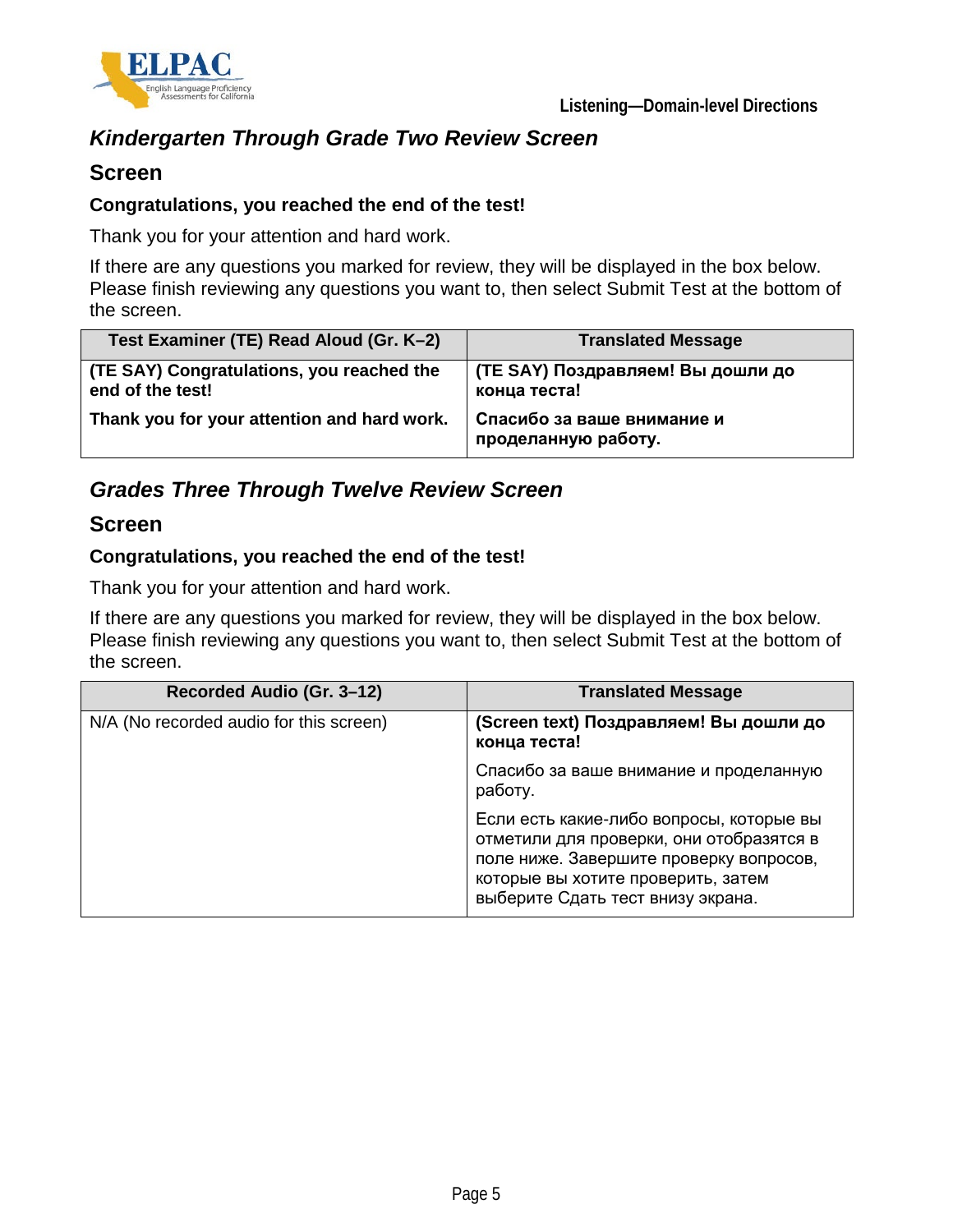



# **Listening—task type directions**

| <b>Task</b>                               | Grade       | <b>Message</b>                 | <b>Translated Message</b>  |
|-------------------------------------------|-------------|--------------------------------|----------------------------|
| Listen to a Short<br>Exchange             | Grades K-12 | Listen to a<br>conversation.   | Прослушайте диалог.        |
| Listen to a Classroom<br>Conversation     | Grades 1-12 | Listen to a<br>conversation.   | Прослушайте диалог.        |
| Listen to a Story                         | Grades K-5  | Listen to a story.             | Прослушайте<br>рассказ.    |
| Listen to an Oral<br>Presentation         | Grades K-12 | Listen to some<br>information. | Прослушайте<br>информацию. |
| Listen to a Speaker<br>Support an Opinion | Grades 6-12 | Listen to a<br>conversation.   | Прослушайте диалог.        |

# **Reading—Domain-level Directions**

## *Kindergarten Through Grade One*

### **Screen**

Reading Test

| Test Examiner (TE) Read Aloud (Gr. K-1)                                                                                                                                                                                                                                                                                                                  | <b>Translated Message</b>                                                                                                                                                                                                                                                                                                                                           |
|----------------------------------------------------------------------------------------------------------------------------------------------------------------------------------------------------------------------------------------------------------------------------------------------------------------------------------------------------------|---------------------------------------------------------------------------------------------------------------------------------------------------------------------------------------------------------------------------------------------------------------------------------------------------------------------------------------------------------------------|
| (TE SAY) This is the Reading section of the<br><b>ELPAC</b> test.                                                                                                                                                                                                                                                                                        | (TE SAY) Добро пожаловать в раздел<br>Чтение теста ELPAC.                                                                                                                                                                                                                                                                                                           |
| In this part of the test, we are going to read<br>together. I will ask you some questions. You<br>will point to your answer or tell me your<br>answer with words. If you are unsure of how<br>to respond to a question, just respond the<br>best you can.<br>If you need me to repeat a question, just ask.<br>You will now begin the Reading questions. | В данной части теста мы будем читать<br>вместе. Я задам вам несколько вопросов.<br>Вы будете указывать ваши ответы или<br>сообщать мне свои ответы устно. Если вы<br>не уверены в том, как ответить на вопрос,<br>просто дайте самый лучший ответ, какой<br>сможете.<br>Если вам нужно повторить вопрос, просто<br>попросите.<br>А сейчас вы приступаете к вопросам |
|                                                                                                                                                                                                                                                                                                                                                          | раздела Чтение.                                                                                                                                                                                                                                                                                                                                                     |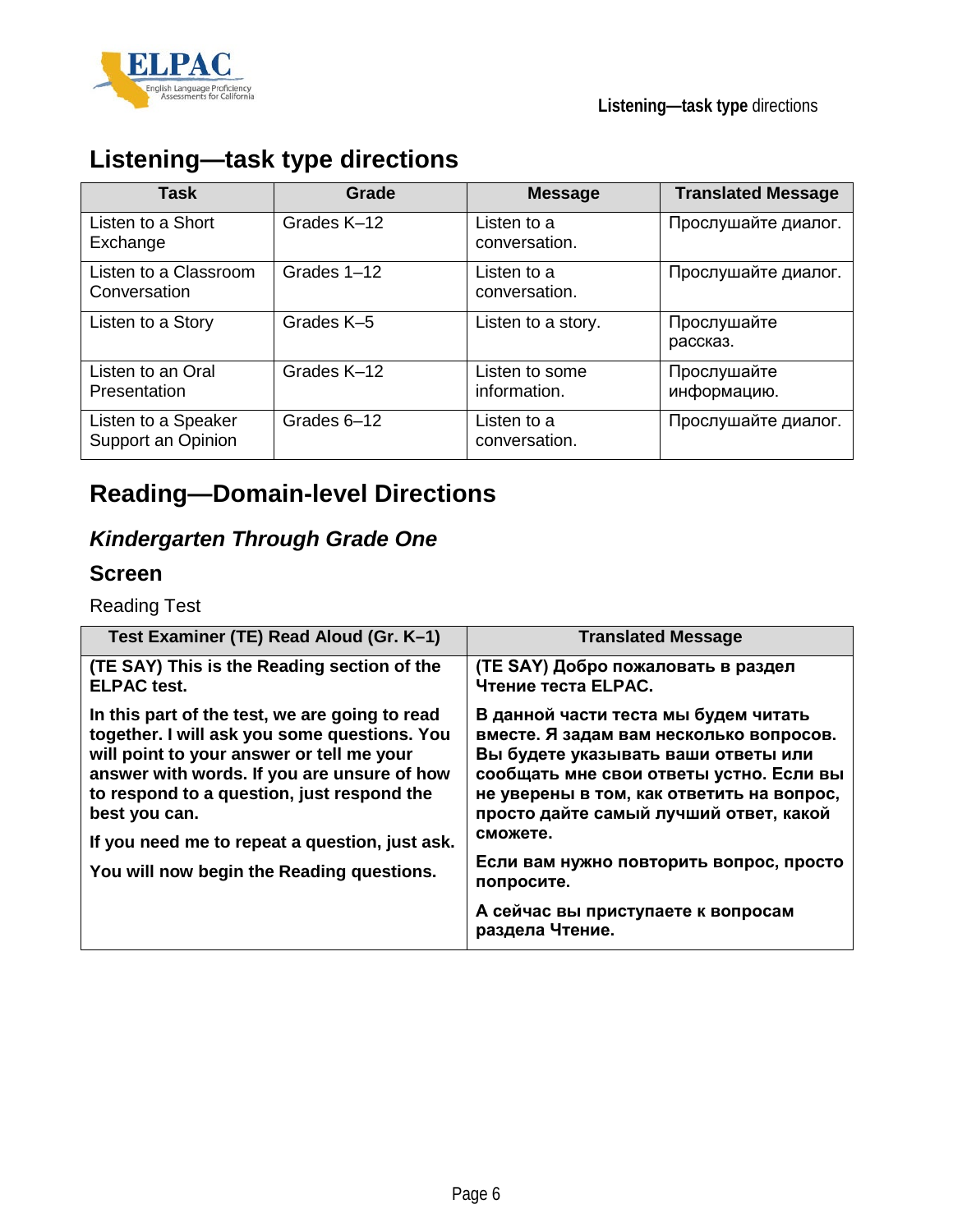

## *Grade Two*

### **Screen**

This is the Reading section of the ELPAC test.

In this part of the test, we are going to read together. I will ask you some questions. You will point to your answer or tell me your answer with words. If you are unsure of how to respond to a question, just respond the best you can. If you need me to repeat a question, just ask.

You will now begin the Reading questions.

| Test Examiner (TE) Read Aloud (Gr. 2)                                                                                                                                                                                                                                                                                                                                                                                            | <b>Translated Message</b>                                                                                                                                                                                                                                                                                                                                                                                                         |
|----------------------------------------------------------------------------------------------------------------------------------------------------------------------------------------------------------------------------------------------------------------------------------------------------------------------------------------------------------------------------------------------------------------------------------|-----------------------------------------------------------------------------------------------------------------------------------------------------------------------------------------------------------------------------------------------------------------------------------------------------------------------------------------------------------------------------------------------------------------------------------|
| (TE SAY) This is the Reading section of the<br><b>ELPAC</b> test.<br>In this part of the test, we are going to read<br>together. I will ask you some questions. You<br>will point to your answer or tell me your<br>answer with words. If you are unsure of how<br>to respond to a question, just respond the<br>best you can. If you need me to repeat a<br>question, just ask.<br>You will now begin the Reading<br>questions. | (TE SAY) Это раздел Чтение теста ELPAC.<br>В данной части теста мы будем читать<br>вместе. Я задам вам несколько вопросов.<br>Вы будете указывать ваши ответы или<br>сообщать мне свои ответы устно. Если вы<br>не уверены в том, как ответить на вопрос,<br>просто дайте самый лучший ответ, какой<br>сможете.<br>Если вам нужно повторить вопрос, просто<br>попросите.<br>А сейчас вы приступаете к вопросам<br>раздела Чтение. |

## *Grades Three Through Twelve (Summative ELPAC)*

### **Screen**

Welcome to the Reading section of the ELPAC test.

Make sure your desk is clear of all books, backpacks, cell phones, and electronic devices. These may not be used during the test.

In this part of the test, you will read some passages and answer questions about them. Some passages may be student essays. Student essays may contain errors.

You must answer all the questions that go with each passage before you can go on to the next passage.

If you want any directions read to you during the test, just ask.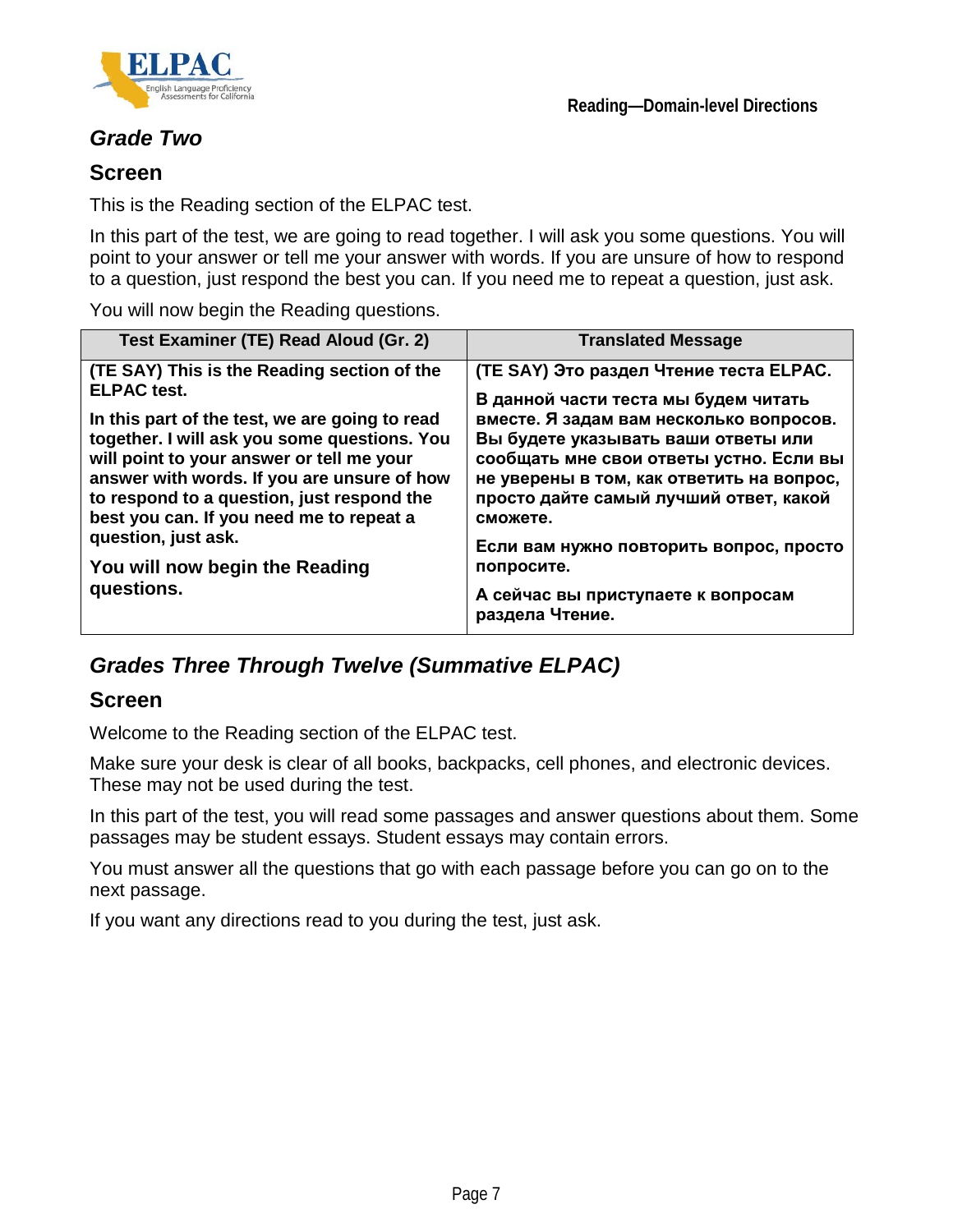

When you are ready, select **Next** to begin the Reading questions.

| Recorded Audio (Gr. 3-12)                                                 | <b>Translated Message</b>                                                                                |
|---------------------------------------------------------------------------|----------------------------------------------------------------------------------------------------------|
| <b>(Audio)</b> Welcome to the Reading section of the                      | (Audio) Добро пожаловать в раздел Чтение                                                                 |
| ELPAC test.                                                               | теста ELPAC.                                                                                             |
| Make sure your desk is clear of all books,                                | Убедитесь в том, что на вашем столе                                                                      |
| backpacks, cell phones, and electronic devices.                           | отсутствуют книги, рюкзаки, мобильные                                                                    |
| These may not be used during the test.                                    | телефоны и электронные устройства. Все это                                                               |
| In this part of the test, you will read some                              | нельзя использовать во время данного теста.                                                              |
| passages and answer questions about them.                                 | В данной части теста вам нужно будет                                                                     |
| Some passages may be student essays.                                      | прочитать несколько отрывков и ответить на                                                               |
| Student essays may contain errors.                                        | вопросы по ним. Некоторые из них могут                                                                   |
| You must answer all the questions that go with                            | оказаться отрывками из сочинений учащихся.                                                               |
| each passage before you can go on to the next                             | Сочинения учащихся могут содержать                                                                       |
| passage.                                                                  | ошибки.                                                                                                  |
| If you want any directions read to you during the<br>test, just ask.      | Вы должны ответить на все вопросы для<br>каждого отрывка перед тем, как перейти к<br>следующему отрывку. |
| When you are ready, select <b>Next</b> to begin<br>the Reading questions. | Если во время прохождения теста вам<br>потребуются устные указания, просто<br>попросите.                 |
|                                                                           | Когда будете готовы, выберите Далее,<br>чтобы начать вопросы раздела Чтение.                             |

## *Grades Three Through Twelve (Initial ELPAC)*

### **Screen**

Welcome to the Reading section of the ELPAC test.

Make sure your desk is clear of all books, backpacks, cell phones, and electronic devices. These may not be used during the test.

At the beginning of this section of the test, you will see some pictures and you will choose the sentence that matches the picture. After that, you will read some passages and answer questions about them. Some passages may be student essays. Student essays may contain errors.

You must answer all the questions that go with each passage before you can go on to the next passage.

If you want any directions read to you during the test, just ask.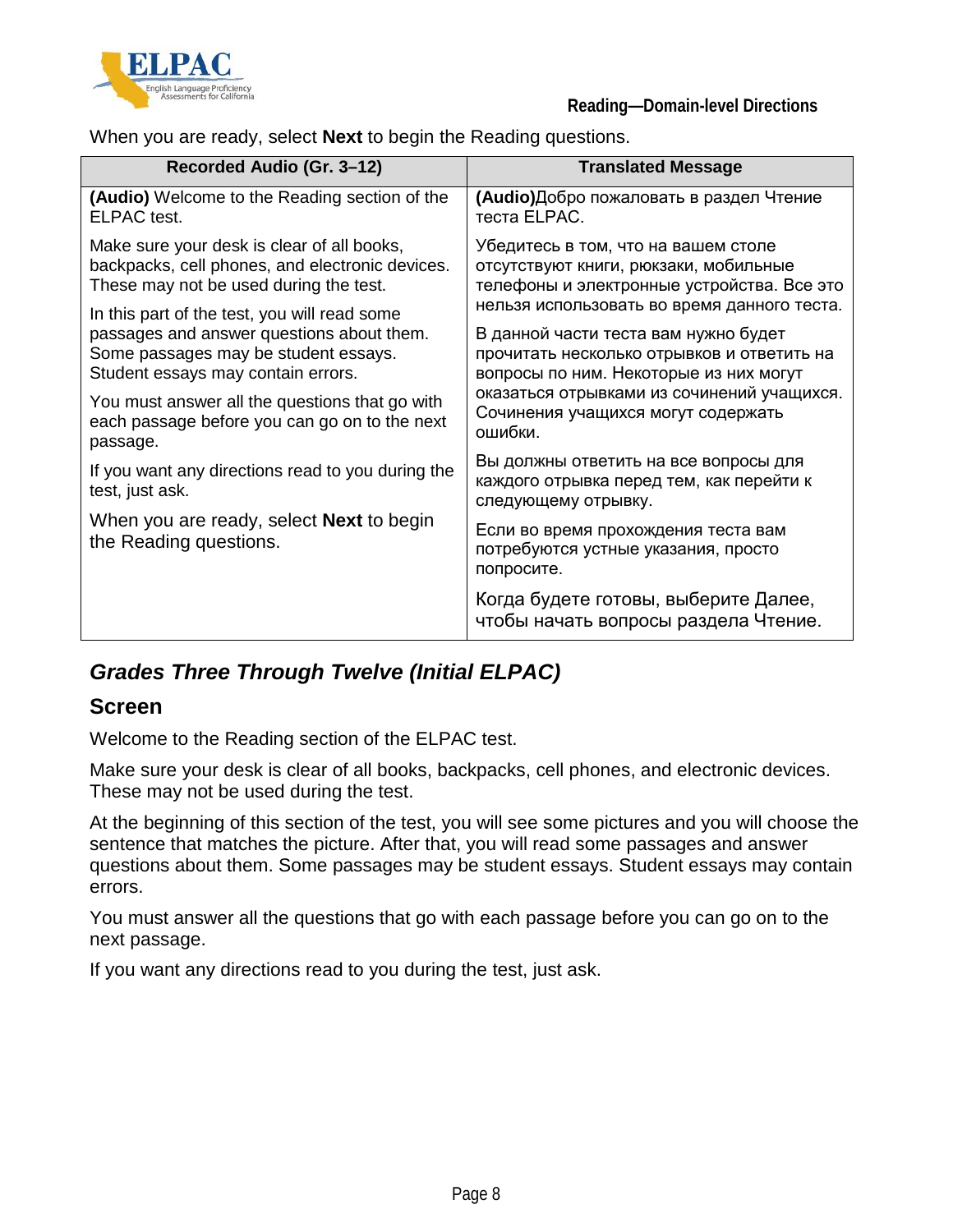

When you are ready, select **Next** to begin the Reading questions.

| Recorded Audio (Gr. 3-12)                                                 | <b>Translated Message</b>                                                                                |
|---------------------------------------------------------------------------|----------------------------------------------------------------------------------------------------------|
| (Audio) Welcome to the Reading section of the                             | (Audio) Добро пожаловать в раздел Чтение                                                                 |
| ELPAC test.                                                               | теста ELPAC.                                                                                             |
| Make sure your desk is clear of all books,                                | Убедитесь в том, что на вашем столе                                                                      |
| backpacks, cell phones, and electronic devices.                           | отсутствуют книги, рюкзаки, мобильные                                                                    |
| These may not be used during the test.                                    | телефоны и электронные устройства. Все это                                                               |
| At the beginning of this section of the test, you                         | нельзя использовать во время данного теста.                                                              |
| will see some pictures and you will choose the                            | В начале данного раздела теста вы уведите                                                                |
| sentence that matches the picture. After that,                            | несколько картинок, и вам нужно будет                                                                    |
| you will read some passages and answer                                    | выбрать предложение, которое                                                                             |
| questions about them. Some passages may be                                | соответствует картинке. Затем вам нужно                                                                  |
| student essays. Student essays may contain                                | будет прочитать несколько отрывков и                                                                     |
| errors.                                                                   | ответить на вопросы под ними. Некоторые из                                                               |
| You must answer all the questions that go with                            | них могут оказаться отрывками из сочинений                                                               |
| each passage before you can go on to the next                             | учащихся. Сочинения учащихся могут                                                                       |
| passage.                                                                  | содержать ошибки.                                                                                        |
| If you want any directions read to you during the<br>test, just ask.      | Вы должны ответить на все вопросы для<br>каждого отрывка перед тем, как перейти к<br>следующему отрывку. |
| When you are ready, select <b>Next</b> to begin<br>the Reading questions. | Если во время прохождения теста вам<br>потребуются устные указания, просто<br>попросите.                 |
|                                                                           | Когда будете готовы, выберите <b>Далее</b> ,<br>чтобы начать вопросы раздела Чтение.                     |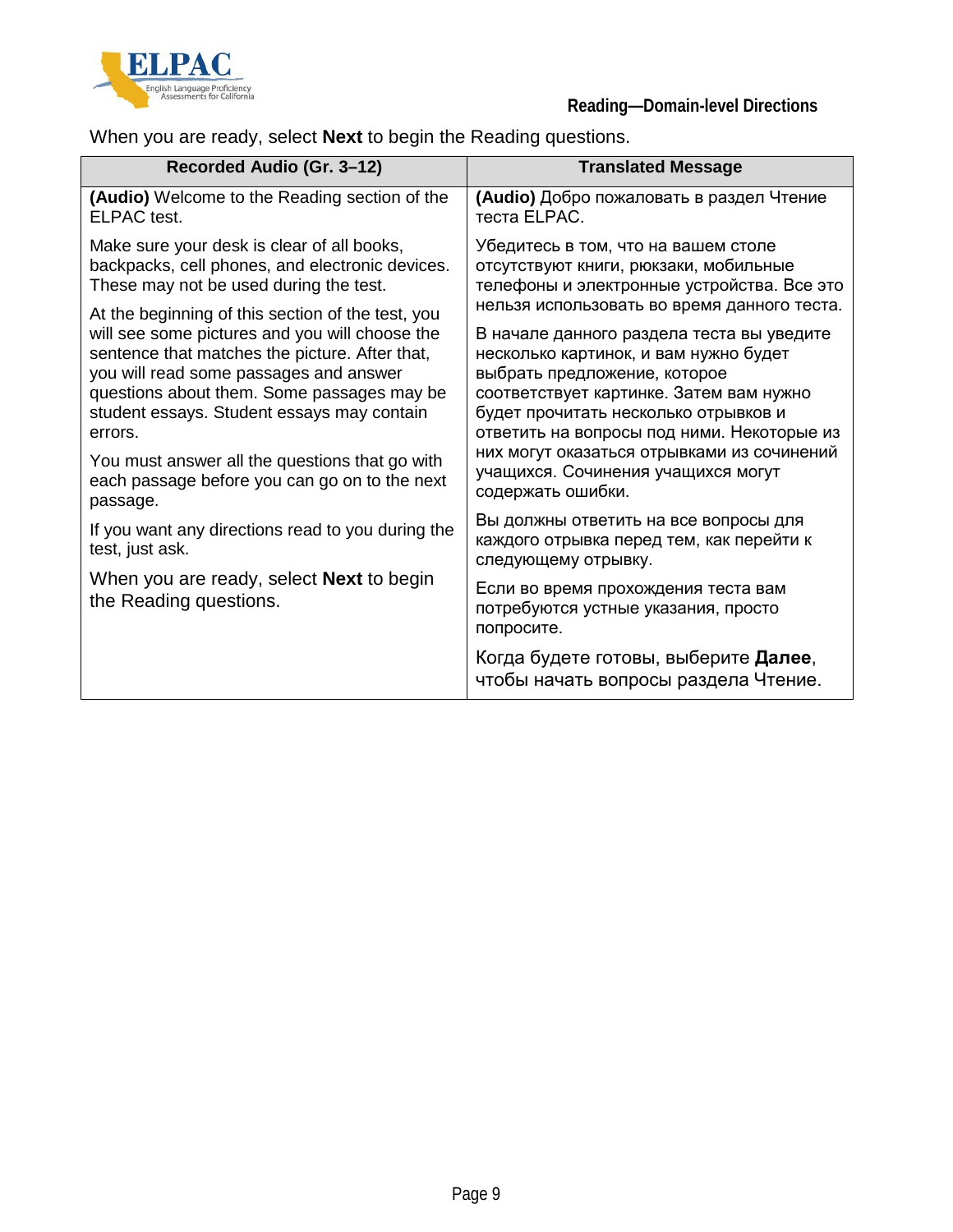



## *Kindergarten Through Grade Two Review Screen*

### **Screen**

### **Congratulations, you reached the end of the test!**

Thank you for your attention and hard work.

If there are any questions you marked for review, they will be displayed in the box below. Please finish reviewing any questions you want to, then select Submit Test at the bottom of the screen.

| Test Examiner (TE) Read Aloud (Gr. K-2)                       | <b>Translated Message</b>                         |
|---------------------------------------------------------------|---------------------------------------------------|
| (TE SAY) Congratulations, you reached the<br>end of the test! | (TE SAY) Поздравляем! Вы дошли до<br>конца теста! |
| Thank you for your attention and hard work.                   | Спасибо за ваше внимание и<br>проделанную работу. |

## *Grades Three Through Twelve Review Screen*

### **Screen**

### **Congratulations, you reached the end of the test!**

Thank you for your attention and hard work.

If there are any questions you marked for review, they will be displayed in the box below. Please finish reviewing any questions you want to, then select Submit Test at the bottom of the screen.

| Recorded Audio (Gr. 3-12)               | <b>Translated Message</b>                                                                                                                                                                                  |
|-----------------------------------------|------------------------------------------------------------------------------------------------------------------------------------------------------------------------------------------------------------|
| N/A (No recorded audio for this screen) | (Screen text) Поздравляем! Вы дошли до<br>конца теста!                                                                                                                                                     |
|                                         | Спасибо за ваше внимание и проделанную<br>работу.                                                                                                                                                          |
|                                         | Если есть какие-либо вопросы, которые вы<br>отметили для проверки, они отобразятся в<br>поле ниже. Завершите проверку вопросов,<br>которые вы хотите проверить, затем<br>выберите Сдать тест внизу экрана. |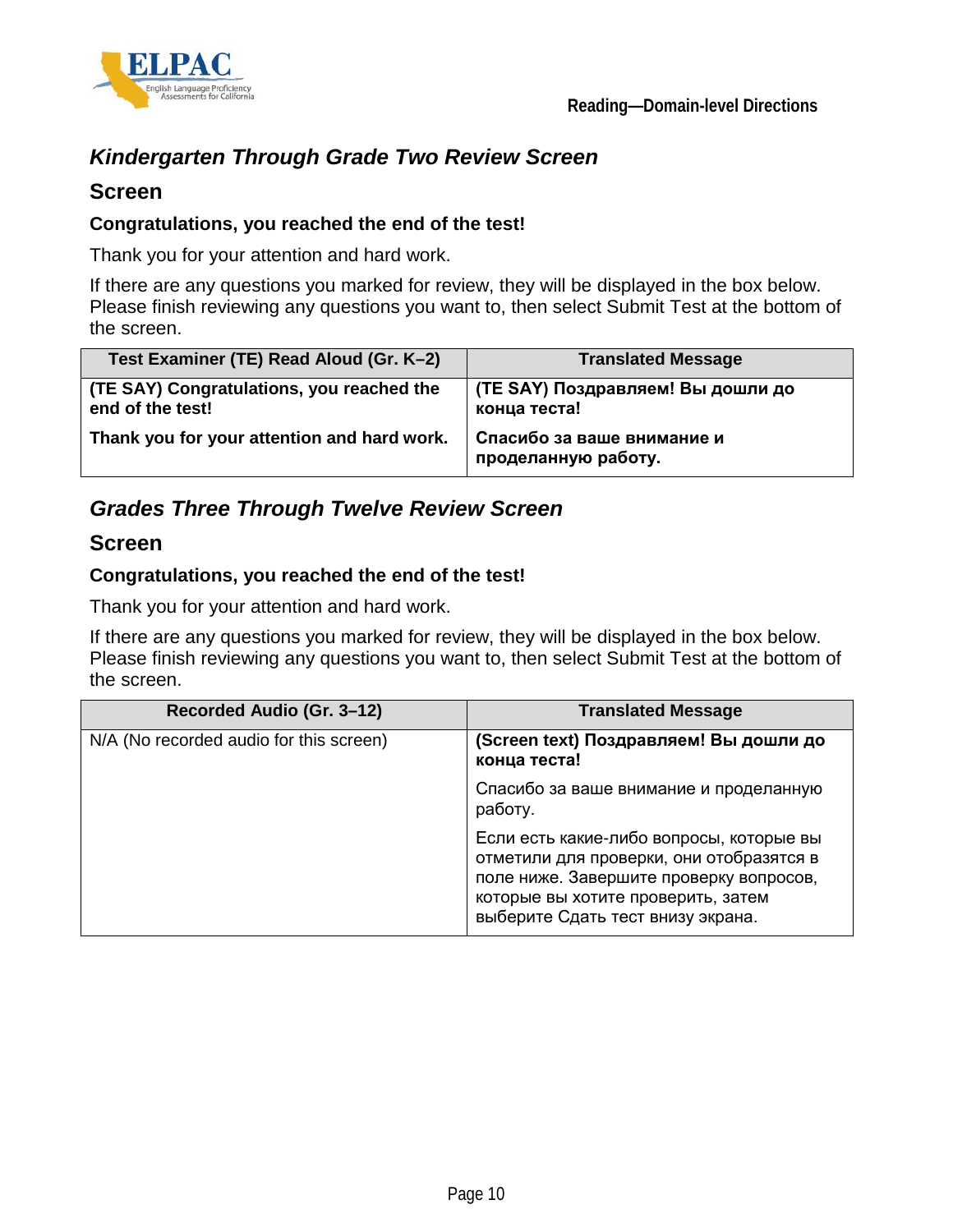



# **Reading—task type directions**

| <b>Task</b>                          | Grade        | <b>Message</b>                                                                                      | <b>Translated Message</b>                                                           |
|--------------------------------------|--------------|-----------------------------------------------------------------------------------------------------|-------------------------------------------------------------------------------------|
| Read-Along Word with<br>Scaffolding  | Kindergarten | We are going to read<br>together.                                                                   | Мы будем читать<br>вместе.                                                          |
| Read-Along Story with<br>Scaffolding | Grades K-1   | We are going to read<br>together.                                                                   | Мы будем читать<br>вместе.                                                          |
|                                      |              | [Prompt language<br>should remain in<br>English]                                                    | [Инструкции должны<br>оставаться на<br>английском языке]                            |
|                                      |              | Point to where we<br>should start reading.                                                          | Укажите место, с<br>которого мы начнем                                              |
|                                      |              | We will start reading<br>here. Put your finger<br>here. Follow along with<br>your finger as I read. | чтение.<br>Мы начнем чтение<br>здесь. Поместите<br>сюда свой палец.                 |
|                                      |              | [Prompt language]<br>should remain in<br>English]                                                   | Следите пальцем за<br>тем, где я буду<br>читать.                                    |
|                                      |              | Now I will read the<br>story to you. Listen<br>while I read.                                        | [Инструкции должны<br>оставаться на<br>английском языке]                            |
|                                      |              |                                                                                                     | Сейчас я буду читать<br>вам рассказ.<br>Слушайте мое<br>чтение.                     |
| Read-Along<br>Information            | Grades K-1   | Now we are going to<br>read together. Listen<br>while I read.                                       | А теперь мы будем<br>читать вместе.<br>Слушайте мое<br>чтение.                      |
| Read and Choose a<br>Word            | Grade 1      | Look at the picture.<br>Point to the word that<br>matches the picture.                              | Посмотрите на<br>картинку. Укажите<br>слово, которое<br>соответствует<br>картинке.  |
| Read and Choose a<br>Word            | Grade 2      | Look at the picture.<br>Choose the word that<br>matches the picture.                                | Посмотрите на<br>картинку. Выберите<br>слово, которое<br>соответствует<br>картинке. |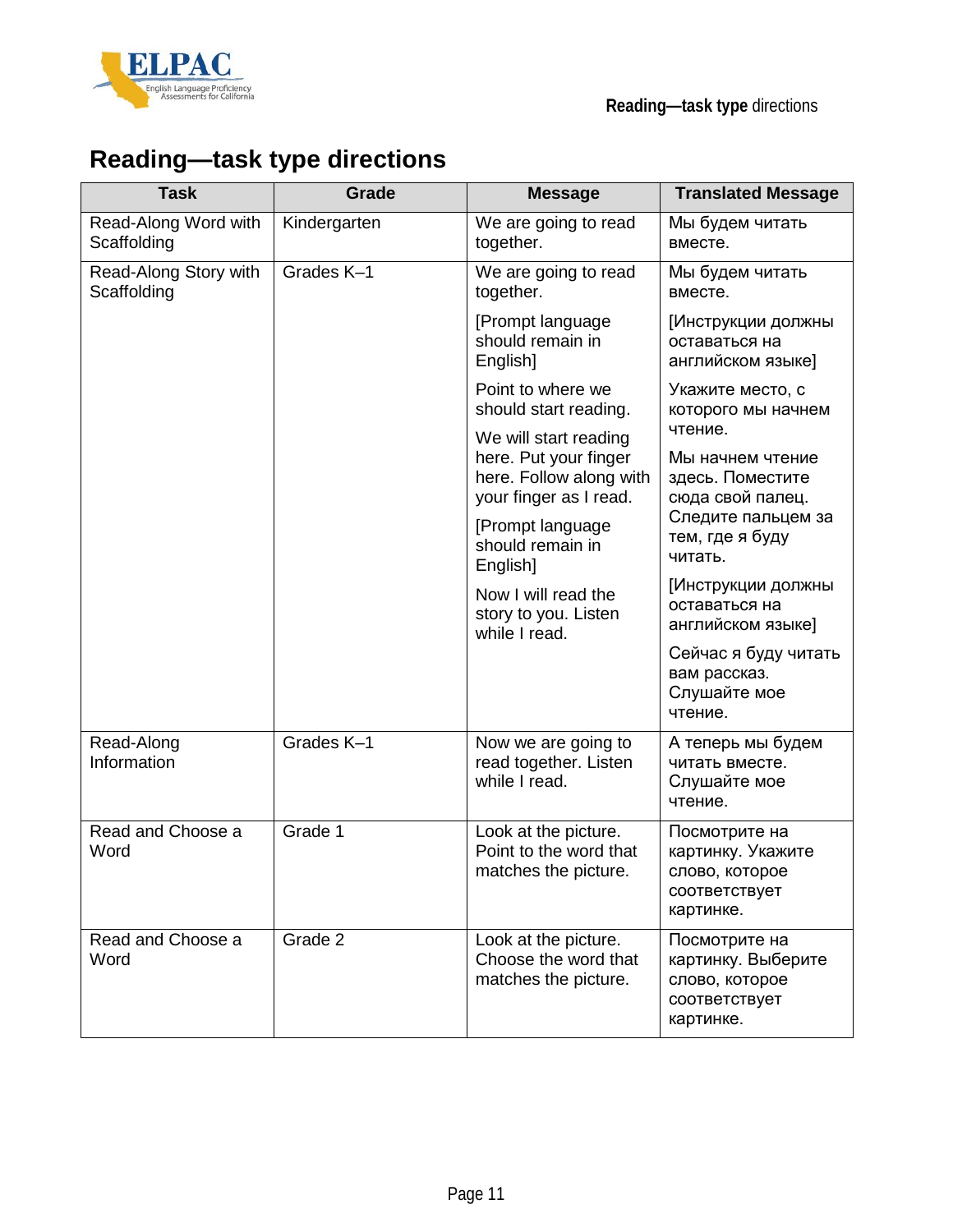

## Reading—task type directions (*continuation one*)

| <b>Task</b>                           | Grade       | <b>Message</b>                                                                                                         | <b>Translated Message</b>                                                                                                        |
|---------------------------------------|-------------|------------------------------------------------------------------------------------------------------------------------|----------------------------------------------------------------------------------------------------------------------------------|
| Read and Choose a<br>Sentence         | Grade 1     | Look at the picture.<br>Point to the sentence<br>that matches the<br>picture.                                          | Посмотрите на<br>картинку. Укажите<br>предложение,<br>которое<br>соответствует<br>картинке.                                      |
| Read and Choose a<br>Sentence         | Grades 2-12 | Look at the picture.<br>Choose the sentence<br>that matches the<br>picture.                                            | Посмотрите на<br>картинку. Выберите<br>предложение,<br>которое<br>соответствует<br>картинке.                                     |
| Read a Short<br>Informational Passage | Grade 1     | Now you are going to<br>read a text on your<br>own. I will ask you<br>some questions about<br>what you have read.      | А теперь вы будете<br>читать текст<br>самостоятельно. Я<br>задам вам несколько<br>вопросов о том, что<br>вы прочитали.           |
| Read a Short<br>Informational Passage | Grades 2-12 | Read the text, then<br>answer the questions.                                                                           | Прочтите текст,<br>затем ответьте на<br>вопросы.                                                                                 |
| Read a Student Essay                  | Grades 3-12 | A student has written<br>an essay. The essay<br>may include errors.<br>Read the essay, then<br>answer the questions.   | Учащийся написал<br>сочинение. В<br>сочинении могут<br>быть ошибки.<br>Прочтите сочинение,<br>затем ответьте на<br>вопросы.      |
| Read a Literary<br>Passage            | Grade 1     | Now you are going to<br>read a story on your<br>own. Then you will<br>answer questions<br>about what you have<br>read. | А теперь вы будете<br>читать рассказ<br>самостоятельно.<br>Затем вы будете<br>отвечать на вопросы<br>о том, что вы<br>прочитали. |
| Read a Literary<br>Passage            | Grades 2-12 | Read the story, then<br>answer the questions.                                                                          | Прочтите рассказ,<br>затем ответьте на<br>вопросы.                                                                               |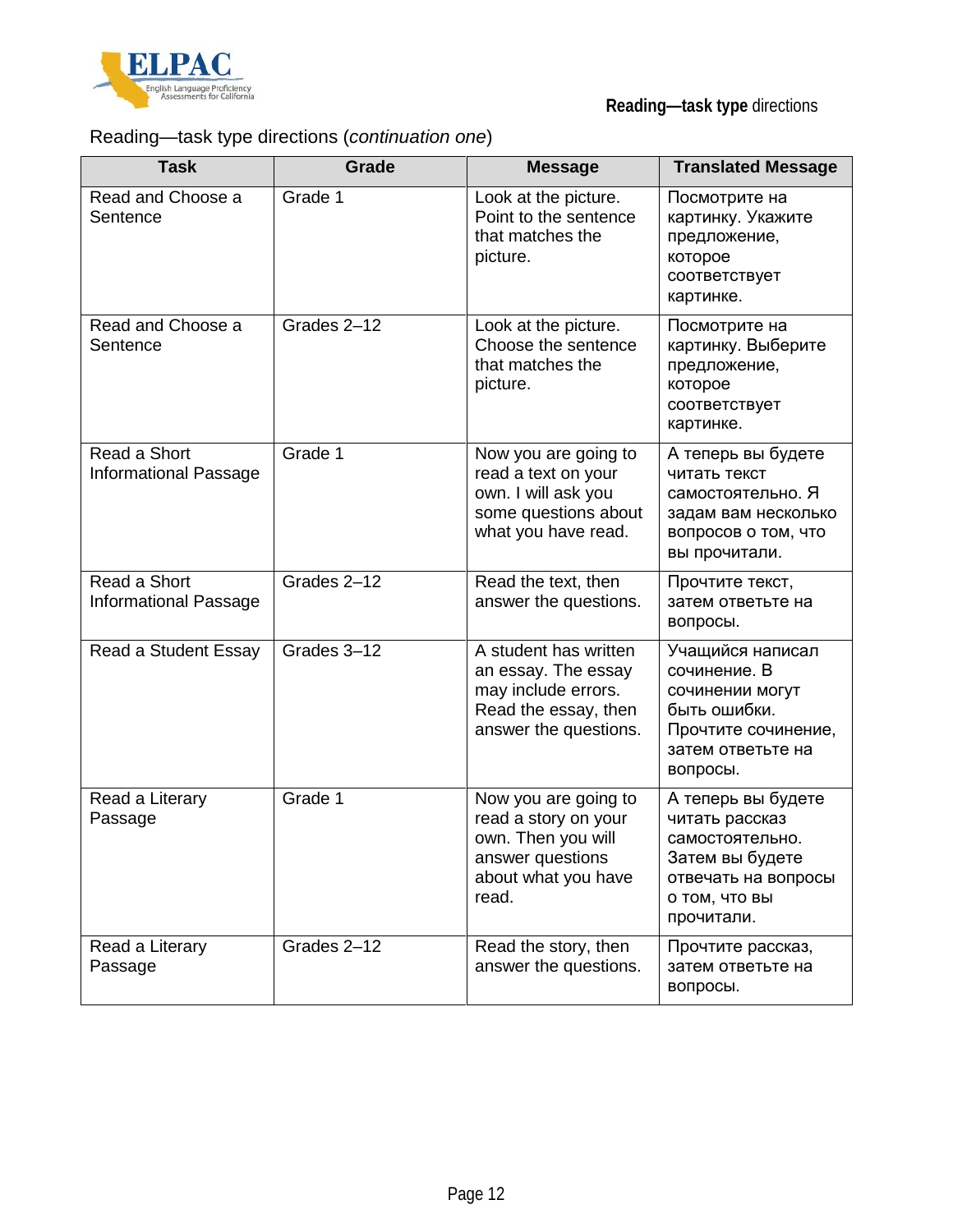

Reading—task type directions (*continuation two*)

| <b>Task</b>                      | Grade       | <b>Message</b>                                                                                                  | <b>Translated Message</b>                                                                                                      |
|----------------------------------|-------------|-----------------------------------------------------------------------------------------------------------------|--------------------------------------------------------------------------------------------------------------------------------|
| Read an Informational<br>Passage | Grade 1     | Now you will read a<br>text on your own. Then<br>you will answer some<br>questions about what<br>you have read. | А теперь вы будете<br>читать текст<br>самостоятельно.<br>Затем вы будете<br>отвечать на вопросы<br>о том, что вы<br>прочитали. |
| Read an Informational<br>Passage | Grades 2-12 | Read the text, then<br>answer the<br>questions.                                                                 | Прочтите текст,<br>затем ответьте на<br>вопросы.                                                                               |

# **Writing—Domain-level Directions**

## *Kindergarten Through Grade Two*

### **Screen**

(No screen—all on paper)

| Test Examiner (TE) Read Aloud (Gr. K-2)                                                                                                          | <b>Translated Message</b>                                                                                                                      |  |
|--------------------------------------------------------------------------------------------------------------------------------------------------|------------------------------------------------------------------------------------------------------------------------------------------------|--|
| (TE SAY) Today, you will take the ELPAC<br>Writing test. If you are unsure of how to<br>respond to a question, just respond the<br>best you can. | (TE SAY) Сегодня вы пройдете тест<br><b>ELPAC по Письму. Если вы не</b><br>уверены в том, как ответить на<br>вопрос, просто дайте самый лучший |  |
| In this part of the test, you will write your<br>answers to some questions on paper.<br>If you need any questions repeated, just<br>ask.         | ответ, какой сможете.<br>В данной части теста вам нужно будет<br>написать ответы на несколько<br>вопросов на бумаге.                           |  |
| You will now begin the Writing questions.                                                                                                        | Если вам необходимо повторить<br>какие-либо вопросы, просто<br>попросите.                                                                      |  |
|                                                                                                                                                  | А сейчас вы приступаете к Письменным<br>вопросам.                                                                                              |  |

## *Grades Three Through Twelve*

### **Screen**

Welcome to the Writing section of the ELPAC test.

Make sure your desk is clear of all books, backpacks, cell phones, and electronic devices. These may not be used during the test.

Each question on the Writing test has a  $\bullet$  PLAY button. You can use the  $\bullet$  PLAY button at any time to hear the questions again.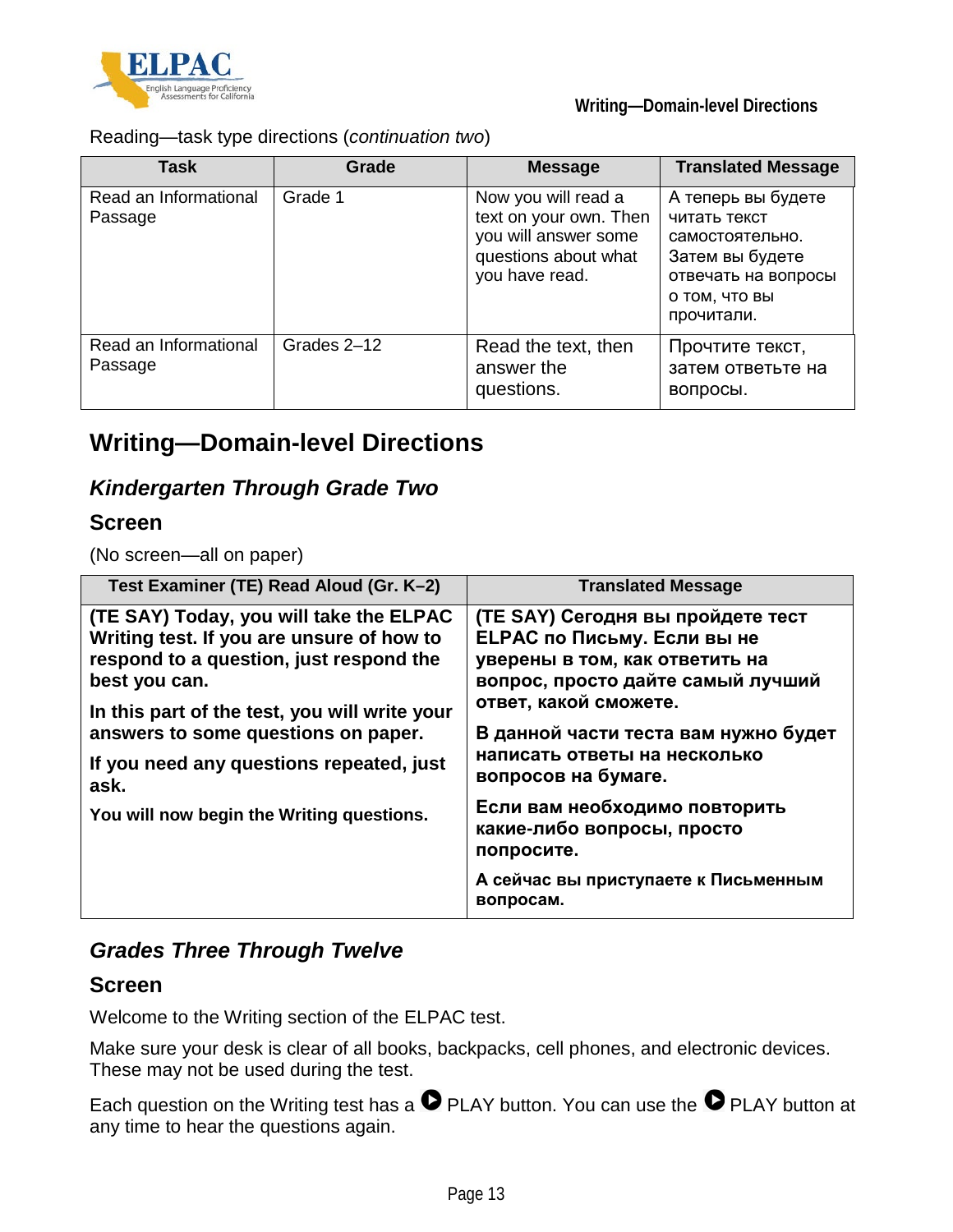

In this part of the test you will type your responses to questions in the boxes provided.

When you are ready, select **Next** to begin the Writing questions. Make sure to answer all questions in English.

| Recorded Audio (Gr. 3-12)                                                                                                                                                                                                                                                                                                                                                               | <b>Translated Message</b>                                                                                                                                                                                                                                                                                                                                                                                                                                                               |
|-----------------------------------------------------------------------------------------------------------------------------------------------------------------------------------------------------------------------------------------------------------------------------------------------------------------------------------------------------------------------------------------|-----------------------------------------------------------------------------------------------------------------------------------------------------------------------------------------------------------------------------------------------------------------------------------------------------------------------------------------------------------------------------------------------------------------------------------------------------------------------------------------|
| <b>(Audio)</b> Welcome to the Writing section of the                                                                                                                                                                                                                                                                                                                                    | (Audio) Добро пожаловать в раздел Письмо                                                                                                                                                                                                                                                                                                                                                                                                                                                |
| <b>ELPAC</b> test.                                                                                                                                                                                                                                                                                                                                                                      | теста ELPAC.                                                                                                                                                                                                                                                                                                                                                                                                                                                                            |
| Make sure your desk is clear of all books,                                                                                                                                                                                                                                                                                                                                              | Убедитесь в том, что на вашем столе                                                                                                                                                                                                                                                                                                                                                                                                                                                     |
| backpacks, cell phones, and electronic                                                                                                                                                                                                                                                                                                                                                  | отсутствуют книги, рюкзаки, мобильные                                                                                                                                                                                                                                                                                                                                                                                                                                                   |
| devices. These may not be used during the                                                                                                                                                                                                                                                                                                                                               | телефоны и электронные устройства. Все                                                                                                                                                                                                                                                                                                                                                                                                                                                  |
| test.                                                                                                                                                                                                                                                                                                                                                                                   | это нельзя использовать во время данного                                                                                                                                                                                                                                                                                                                                                                                                                                                |
| Each question on the Writing test has a $\bullet$<br>PLAY button. You can use the $\bullet$ PLAY<br>button at any time to hear the questions<br>again.<br>In this part of the test you will type your<br>responses to questions in the boxes<br>provided.<br>When you are ready, select <b>Next</b> to begin<br>the Writing questions. Make sure to answer<br>all questions in English. | теста.<br>У каждого вопроса в разделе Письмо есть<br>кнопка • ВОСПРОИЗВЕДЕНИЕ. В любой<br>момент вы можете использовать кнопку<br>Овоспроизведение для повторного<br>прослушивания вопросов.<br>В данной части теста вам нужно будет<br>напечатать ответы на несколько вопросов в<br>имеющихся для этого полях.<br>Когда будете готовы, выберите <b>Далее</b> ,<br>чтобы начать работу с Письменными<br>вопросами. Убедитесь в том, что ответили<br>на все вопросы на английском языке. |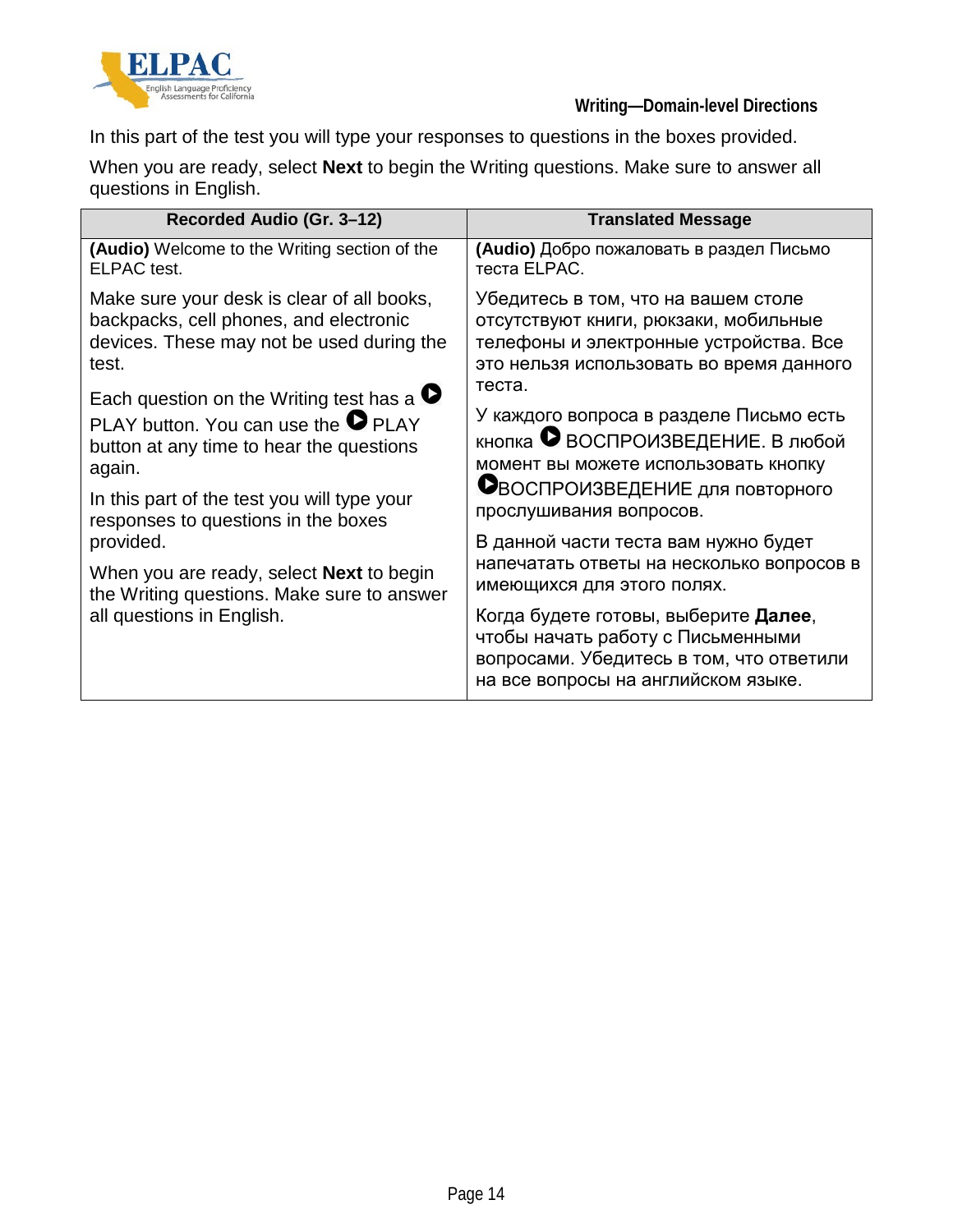



## *Grades Three Through Twelve Review Screen*

### **Screen**

### **Congratulations, you reached the end of the test!**

Thank you for your attention and hard work.

If there are any questions you marked for review, they will be displayed in the box below. Please finish reviewing any questions you want to, then select Submit Test at the bottom of the screen.

| Recorded Audio (Gr. 3-12)               | <b>Translated Message</b>                                                                                                                                                                                  |
|-----------------------------------------|------------------------------------------------------------------------------------------------------------------------------------------------------------------------------------------------------------|
| N/A (No recorded audio for this screen) | (Screen text) Поздравляем! Вы дошли до<br>конца теста!                                                                                                                                                     |
|                                         | Спасибо за ваше внимание и проделанную<br>работу.                                                                                                                                                          |
|                                         | Если есть какие-либо вопросы, которые вы<br>отметили для проверки, они отобразятся в<br>поле ниже. Завершите проверку вопросов,<br>которые вы хотите проверить, затем<br>выберите Сдать тест внизу экрана. |

# **Writing—task type directions**

| Task                                           | Grade      | <b>Message</b>                                                                                                            | <b>Translated Message</b>                                                                                             |
|------------------------------------------------|------------|---------------------------------------------------------------------------------------------------------------------------|-----------------------------------------------------------------------------------------------------------------------|
| Label a Picture–Word,<br>with Scaffolding      | Grades K-1 | Now we are going to<br>write some letters and<br>words together.                                                          | А теперь мы<br>напишем несколько<br>букв и слов вместе.                                                               |
| Write a Story Together<br>with Scaffolding     | Grades K-2 | We are going to write a<br>story together.                                                                                | Мы напишем рассказ<br>вместе.                                                                                         |
| Write an Informational<br><b>Text Together</b> | Grades 1-2 | Now I am going to tell<br>you some information.<br>Listen carefully. Then<br>we will write about<br>what we have learned. | Сейчас я сообщу вам<br>некоторую<br>информацию.<br>Слушайте<br>внимательно. Затем<br>мы напишем о том,<br>что узнали. |
| Describe a Picture                             | Grade 1    | In this part of the test,<br>you will write a<br>sentence on your own.                                                    | В этой части теста вы<br>напишете<br>предложение<br>самостоятельно.                                                   |
| Describe a Picture                             | Grade 2    | Write about what is<br>happening in the<br>picture.                                                                       | Напишите о том, что<br>происходит на<br>картинке.                                                                     |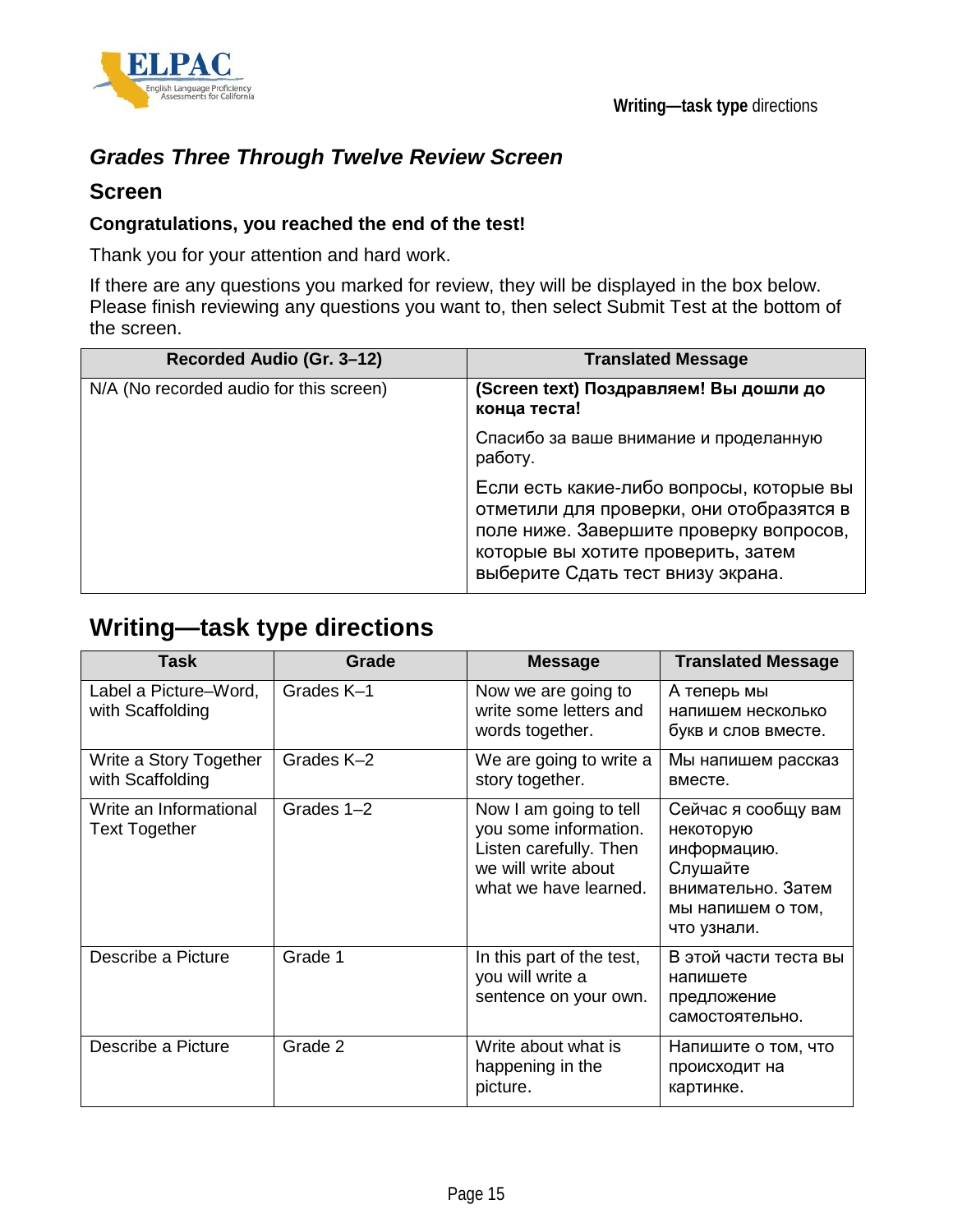

## Writing—task type directions (*continuation one*)

| <b>Task</b>                  | Grade       | <b>Message</b>                                                                                                                                                                                                                                                                                        | <b>Translated Message</b>                                                                                                                                                                                                                                                                                                            |
|------------------------------|-------------|-------------------------------------------------------------------------------------------------------------------------------------------------------------------------------------------------------------------------------------------------------------------------------------------------------|--------------------------------------------------------------------------------------------------------------------------------------------------------------------------------------------------------------------------------------------------------------------------------------------------------------------------------------|
| Describe a Picture           | Grades 3-12 | Imagine that you and a<br>partner are going to<br>describe a picture.<br>Your partner has<br>started writing a<br>paragraph about the<br>picture. The paragraph<br>may contain errors.<br>Read your partner's<br>paragraph and then<br>follow the directions for<br>answering the two<br>questions.   | Представьте себе,<br><b>ЧТО ВЫ СО СВОИМ</b><br>товарищем<br>собираетесь описать<br>картинку. Ваш<br>товарищ начал<br>писать краткий<br>рассказ о картинке.<br>Его краткий рассказ<br>может содержать<br>ошибки. Прочтите<br>краткий рассказ<br>вашего товарища, а<br>затем следуйте<br>указаниям для ответа<br>на два вопроса.       |
| Write About an<br>Experience | Grade 1     | You are going to write<br>in English about<br>something that<br>happened to you.<br>[Prompt should remain<br>in English]<br>You should write at<br>$\bullet$<br>least one complete<br>sentence.<br>Use descriptions,<br>$\bullet$<br>details, and<br>examples to make<br>your writing<br>interesting. | Вы напишете на<br>английском языке о<br>чем-то, что<br>произошло с вами.<br>[Инструкции должны<br>оставаться на<br>английском языке.]<br>Вы должны<br>$\bullet$<br>написать<br>минимум одно<br>полное<br>предложение.<br>Используйте<br>$\bullet$<br>описания, детали<br>и примеры, чтобы<br>ваш рассказ<br>получился<br>интересным. |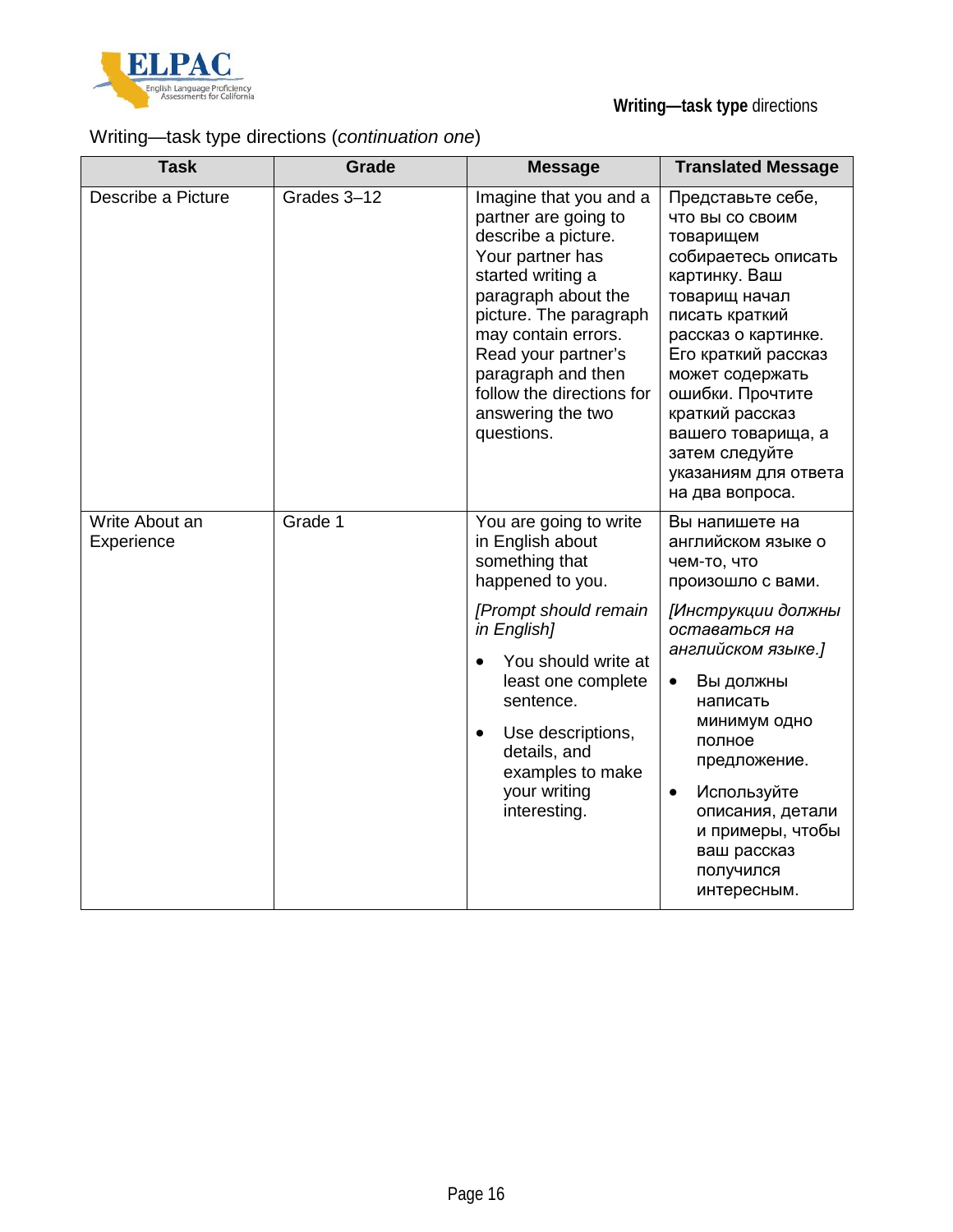

## Writing—task type directions (*continuation two*)

| Write About an<br>Grade 2<br>Experience<br>$\bullet$<br>$\bullet$ | You are going to write<br>a paragraph in English<br>about your personal<br>experience.<br>[Prompt should remain<br>in English]<br>Your paragraph<br>should include at<br>least three<br>complete<br>sentences.<br>Use descriptions,<br>details, and<br>examples to make<br>your writing<br>interesting.<br>Check your writing<br>for correct<br>grammar, capital<br>letters,<br>punctuation, and<br>spelling.<br>Do not write<br>outside the box.<br>Please write<br>neatly. | Вы напишете краткий<br>рассказ на<br>английском языке о<br>том, что произошло с<br>вами лично.<br>[Инструкции должны<br>оставаться на<br>английском языке.]<br>Ваш краткий<br>рассказ должен<br>состоять минимум<br>из трех полных<br>предложений.<br>Используйте<br>$\bullet$<br>описания, детали<br>и примеры, чтобы<br>ваш рассказ<br>получился<br>интересным.<br>Проверьте<br>$\bullet$<br>написанный текст<br>на грамматику,<br>использование<br>заглавных букв,<br>пунктуацию и<br>правописание.<br>Не пишите за<br>$\bullet$<br>пределами поля.<br>Пишите<br>аккуратно. |
|-------------------------------------------------------------------|------------------------------------------------------------------------------------------------------------------------------------------------------------------------------------------------------------------------------------------------------------------------------------------------------------------------------------------------------------------------------------------------------------------------------------------------------------------------------|--------------------------------------------------------------------------------------------------------------------------------------------------------------------------------------------------------------------------------------------------------------------------------------------------------------------------------------------------------------------------------------------------------------------------------------------------------------------------------------------------------------------------------------------------------------------------------|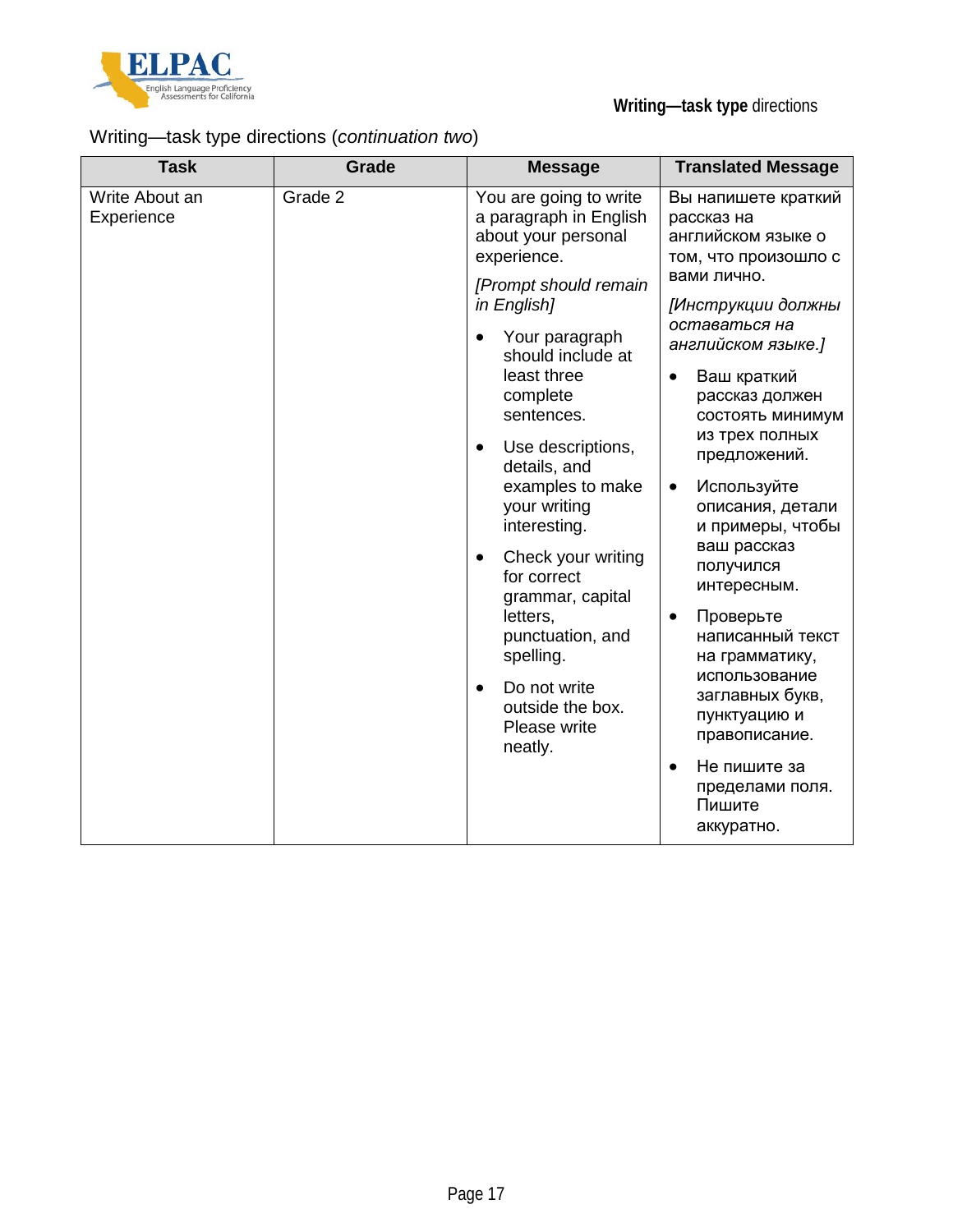

## Writing—task type directions (*continuation three*)

| <b>Task</b>                  | <b>Grade</b> | <b>Message</b>                                                                                                                                                                                                                                                                                                                                                                                                                                                                                                                                | <b>Translated Message</b>                                                                                                                                                                                                                                                                                                                                                                                                                                                                                                                         |
|------------------------------|--------------|-----------------------------------------------------------------------------------------------------------------------------------------------------------------------------------------------------------------------------------------------------------------------------------------------------------------------------------------------------------------------------------------------------------------------------------------------------------------------------------------------------------------------------------------------|---------------------------------------------------------------------------------------------------------------------------------------------------------------------------------------------------------------------------------------------------------------------------------------------------------------------------------------------------------------------------------------------------------------------------------------------------------------------------------------------------------------------------------------------------|
| Write About an<br>Experience | Grades 3-12  | In the following box,<br>you are going to<br>write a paragraph in<br>English about your<br>personal experience.<br>[Recording of prompt<br>is in English]<br>Your paragraph<br>$\bullet$<br>should include at<br>least three<br>complete<br>sentences and<br>should have a<br>beginning, a<br>middle, and an<br>end.<br>Use descriptions,<br>$\bullet$<br>details, and<br>examples to make<br>your writing<br>interesting.<br>Check your writing<br>$\bullet$<br>for correct<br>grammar, capital<br>letters,<br>punctuation, and<br>spelling. | В следующем поле<br>вы напишете<br>краткий рассказ на<br>английском языке о<br>том, что произошло<br>с вами лично.<br><b>ГЗапись</b><br>инструкций на<br>английском языке]<br>Ваш краткий<br>рассказ должен<br>включать как<br>минимум три<br>ПОЛНЫХ<br>предложения,<br>иметь начало,<br>середину и конец.<br>Используйте<br>описания, детали<br>и примеры, чтобы<br>ваш рассказ<br>получился<br>интересным.<br>Проверьте<br>$\bullet$<br>написанный текст<br>на грамматику,<br>использование<br>заглавных букв,<br>пунктуацию и<br>правописание. |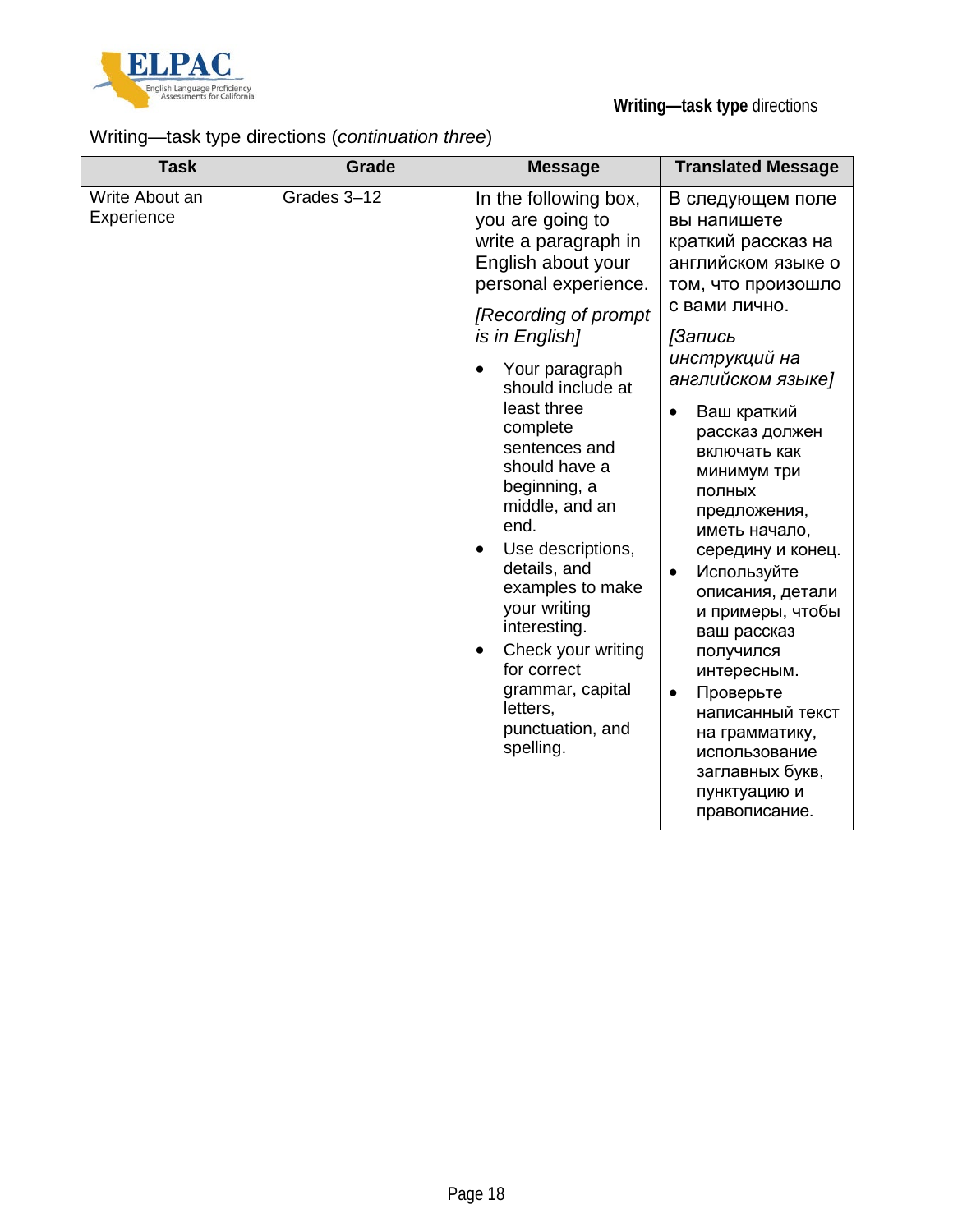

## Writing—task type directions (*continuation four*)

| <b>Task</b>                                | Grade       | <b>Message</b>                                                                                                                                                                                                                                           | <b>Translated Message</b>                                                                                                                                                                                                                                                                  |
|--------------------------------------------|-------------|----------------------------------------------------------------------------------------------------------------------------------------------------------------------------------------------------------------------------------------------------------|--------------------------------------------------------------------------------------------------------------------------------------------------------------------------------------------------------------------------------------------------------------------------------------------|
| <b>Write About Academic</b><br>Information | Grades 3-5  | Imagine that you are<br>writing a description<br>with a classmate. Your<br>classmate filled in<br>information in a<br>graphic organizer.<br>Read the details in the<br>graphic organizer.<br>Then use the<br>information to answer<br>the two questions. | Представьте себе,<br>что вы пишите<br>описание вместе с<br>одноклассником. Ваш<br>одноклассник занес<br>информацию в<br>графический<br>органайзер. Прочтите<br>детали, записанные в<br>графическом<br>органайзере. Затем<br>используйте эту<br>информацию для<br>ответа на два<br>вопроса. |
| <b>Write About Academic</b><br>Information | Grades 6-12 | Imagine that you are<br>working on a group<br>project. Some<br>members of your<br>group have created a<br>graphic organizer. Use<br>the information in the<br>graphic organizer to<br>answer the two<br>questions.                                       | Представьте себе,<br>что вы работаете над<br>групповым проектом.<br>Какие-то участники<br>группы создали<br>графический<br>органайзер.<br>Используйте<br>информацию в<br>графическом<br>органайзере для<br>ответа на два<br>вопроса.                                                       |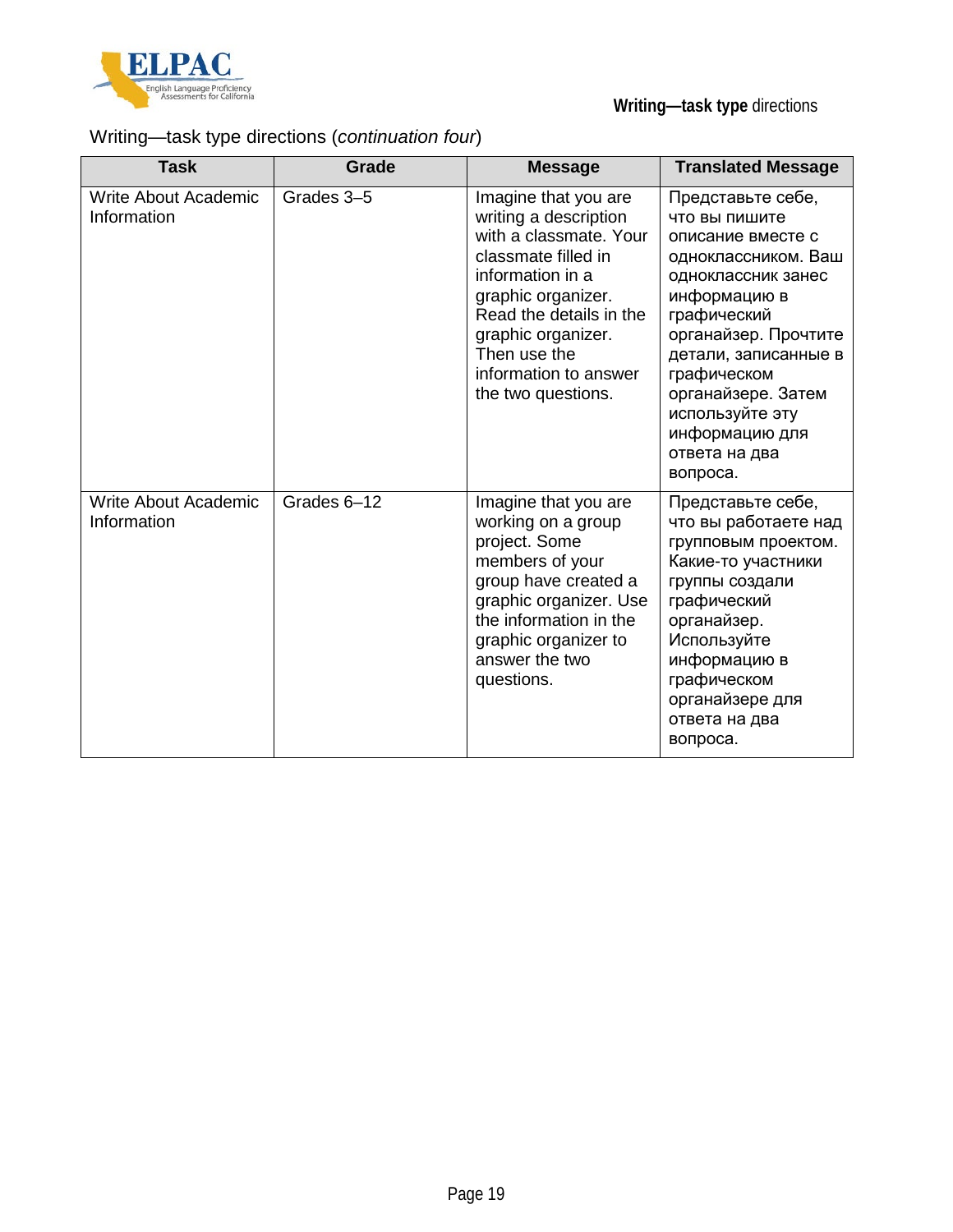

## Writing—task type directions (*continuation five*)

| <b>Task</b>        | Grade                                                                                                                                          | <b>Message</b>                                                                                                                        | <b>Translated Message</b>                                                                                                                                                                                                      |
|--------------------|------------------------------------------------------------------------------------------------------------------------------------------------|---------------------------------------------------------------------------------------------------------------------------------------|--------------------------------------------------------------------------------------------------------------------------------------------------------------------------------------------------------------------------------|
| Justify an Opinion | Grades 3-5<br>issue.<br>is in English]<br>$\bullet$<br>writing.<br>$\bullet$<br>support your<br>opinion.<br>$\bullet$<br>$\bullet$<br>letters, | In the following box,<br>you are going to<br>write at least one<br>paragraph in English<br>about an important<br>[Recording of prompt | В следующем поле<br>вы напишете<br>рассказ, состоящий<br>как минимум из<br><u>одного абзаца</u> на<br>английском языке о<br>важной проблеме.<br><b>ГЗапись</b>                                                                 |
|                    |                                                                                                                                                | Think about what<br>you will write<br>before you begin                                                                                | инструкций на<br>английском языке]<br>Перед началом<br>выполнения<br>задания<br>подумайте о<br><b>ТОМ, ЧТО ВЫ</b><br>будете писать.<br>Выскажите свое<br>мнение четко и<br>приведите две<br>или более<br>причин в<br>поддержку |
|                    |                                                                                                                                                | State your<br>opinion clearly<br>and give two or<br>more reasons to                                                                   |                                                                                                                                                                                                                                |
|                    |                                                                                                                                                | The paragraph<br>should include at<br>least three<br>complete                                                                         |                                                                                                                                                                                                                                |
|                    |                                                                                                                                                | sentences.<br>Check your writing<br>for correct<br>grammar, capital<br>punctuation, and<br>spelling.                                  | вашего мнения.<br>Ваш краткий<br>рассказ должен<br>СОСТОЯТЬ<br>минимум из трех<br>ПОЛНЫХ<br>предложений.                                                                                                                       |
|                    |                                                                                                                                                |                                                                                                                                       | Проверьте<br>написанный текст<br>на грамматику,<br>использование<br>заглавных букв,<br>пунктуацию и<br>правописание.                                                                                                           |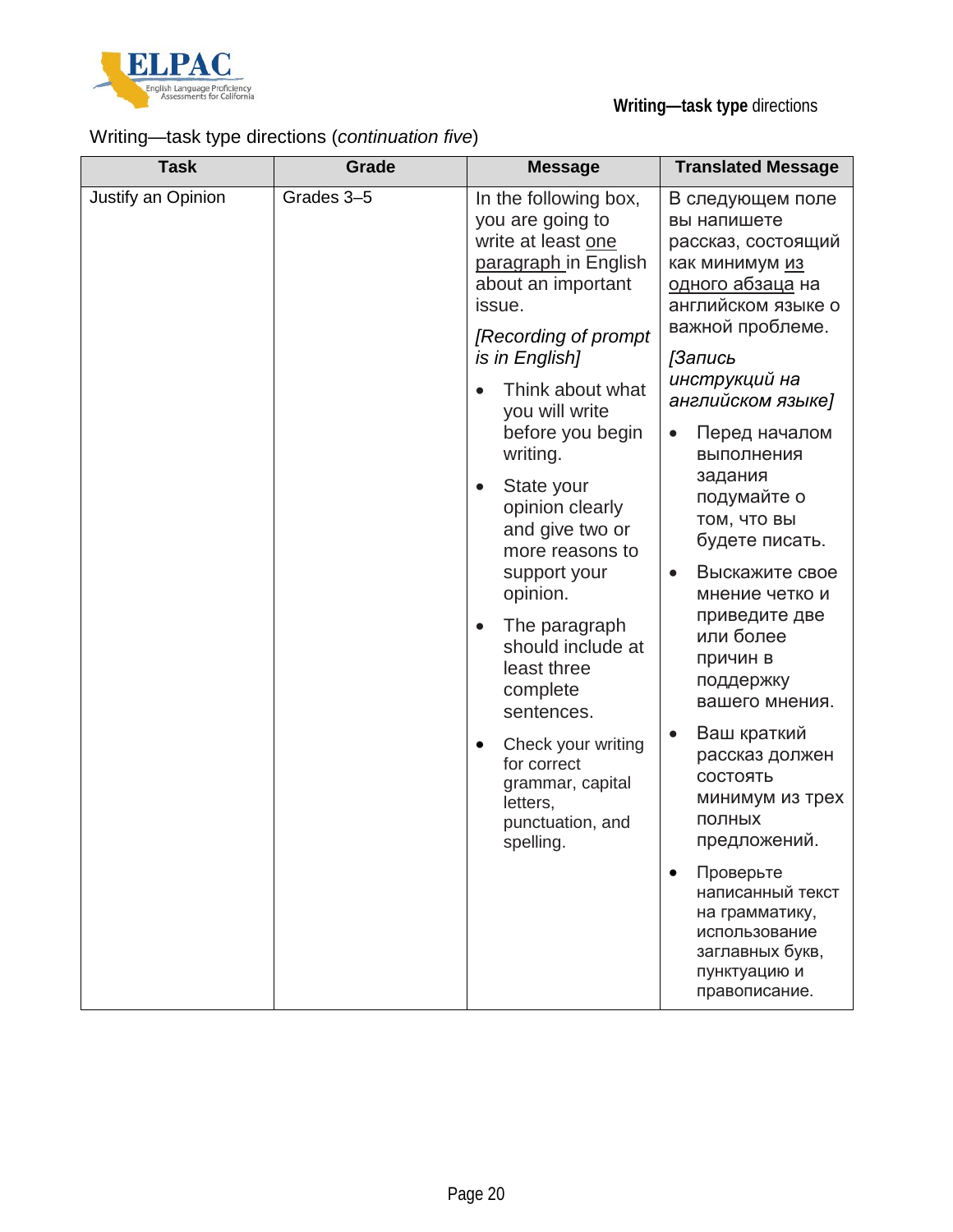

## Writing—task type directions (*continuation six*)

| <b>Task</b>        | Grade                  | <b>Message</b>                                                                                                           | <b>Translated Message</b>                                                                                               |
|--------------------|------------------------|--------------------------------------------------------------------------------------------------------------------------|-------------------------------------------------------------------------------------------------------------------------|
| Justify an Opinion | Grades 6-12            | In the following box,<br>you are going to<br>write at least two<br>paragraphs in<br>English about an<br>important issue. | В следующем поле<br>вы напишете<br>рассказ, состоящий<br>как минимум из<br><u>двух абзацев</u> на<br>английском языке о |
|                    |                        | [Recording of prompt]<br>is in English]                                                                                  | важной проблеме.<br>[Запись                                                                                             |
|                    |                        | Think about what<br>$\bullet$<br>you will write<br>before you begin                                                      | инструкций на<br>английском языке]<br>Перед началом                                                                     |
|                    |                        | writing.                                                                                                                 | выполнения<br>задания                                                                                                   |
|                    |                        | State your<br>$\bullet$<br>opinion clearly<br>and give two or<br>more reasons to                                         | подумайте о<br><b>ТОМ, ЧТО ВЫ</b><br>будете писать.                                                                     |
|                    | $\bullet$<br>$\bullet$ | support your<br>opinion.                                                                                                 | Выскажите свое<br>мнение четко и                                                                                        |
|                    |                        | The paragraphs<br>should include at<br>least three<br>complete<br>sentences.                                             | приведите две<br>или более<br>причин в<br>поддержку<br>вашего мнения.                                                   |
|                    |                        | Check your writing<br>for correct<br>grammar, capital<br>letters,<br>punctuation, and<br>spelling.                       | Ваш краткий<br>рассказ должен<br>СОСТОЯТЬ<br>минимум из трех<br>ПОЛНЫХ<br>предложений.                                  |
|                    |                        |                                                                                                                          | Проверьте<br>написанный текст<br>на грамматику,<br>использование<br>заглавных букв,<br>пунктуацию и<br>правописание.    |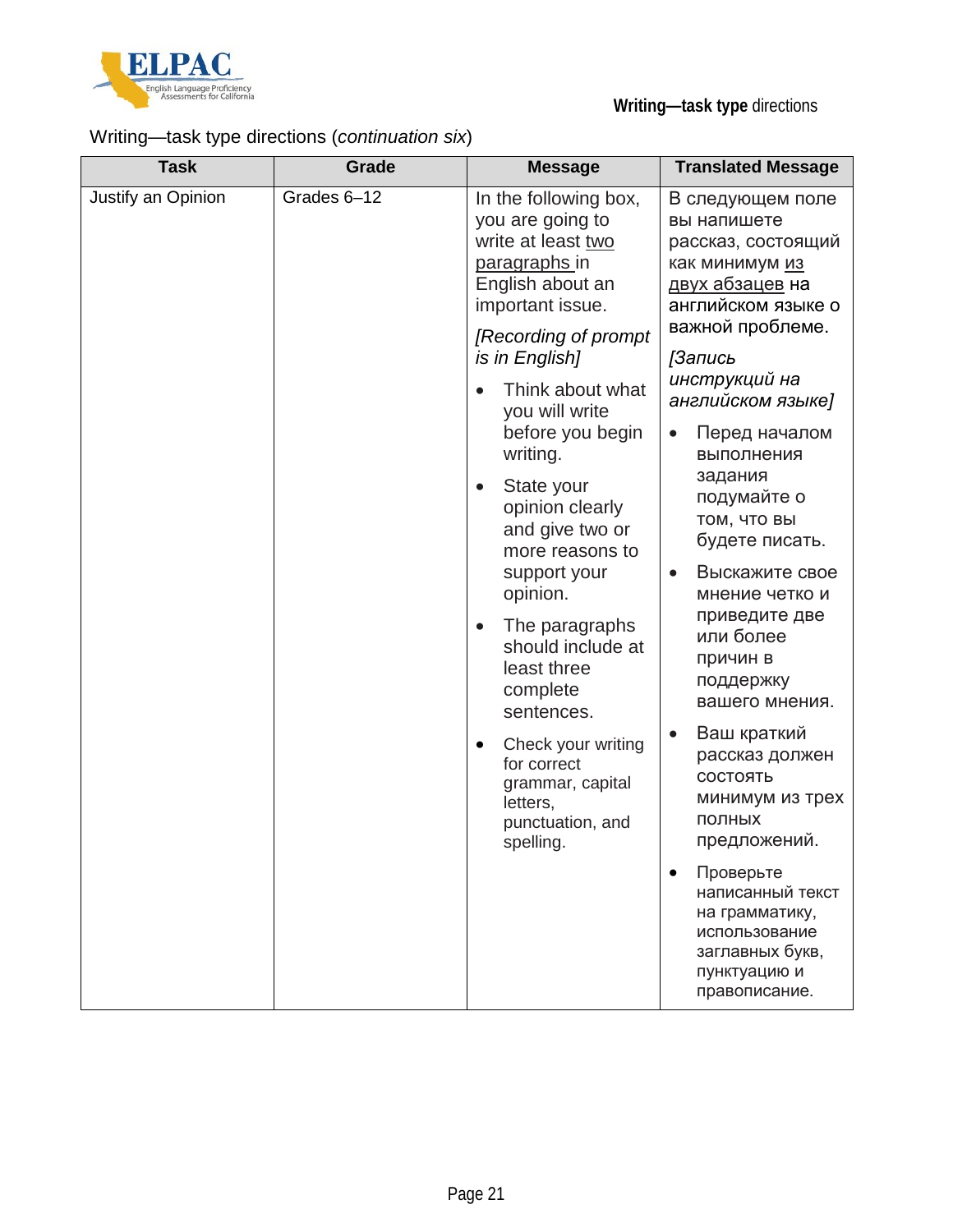

# **Speaking—Domain-level Directions**

# *Kindergarten Through Grade Two*

### **Screen**

Speaking Test

| Spoken by Test Examiner (read aloud from<br>the DFA)                                                                                            | <b>Translated Message</b>                                                                                                                                                                                                                                                                        |  |
|-------------------------------------------------------------------------------------------------------------------------------------------------|--------------------------------------------------------------------------------------------------------------------------------------------------------------------------------------------------------------------------------------------------------------------------------------------------|--|
| Today, you will take the ELPAC test. First, I<br>am going to sign you in.                                                                       | Сегодня вы пройдете тест ELPAC.<br>Сначала я собираюсь выполнить ваш<br>ВХОД.<br>[Следуйте указаниям, включая проверку<br>записи, звука и аудио.]<br>Не забудьте ответить на все вопросы на<br>английском языке. Если вам нужно<br>повторить вопрос, просто попросите.<br>Сейчас мы начнем тест. |  |
| [Follow login directions, including the recording<br>check and sound and audio check]                                                           |                                                                                                                                                                                                                                                                                                  |  |
| Remember to answer all of the questions in<br>English. If you want me to repeat a question,<br>you can ask me to. Now we are going to<br>begin. |                                                                                                                                                                                                                                                                                                  |  |

## *Grades Three Through Twelve*

### **Screen**

Speaking Test

| Spoken by Test Examiner (read aloud from<br>the DFA)                                                                                            | <b>Translated Message</b>                                                                                                                                                                                                              |  |
|-------------------------------------------------------------------------------------------------------------------------------------------------|----------------------------------------------------------------------------------------------------------------------------------------------------------------------------------------------------------------------------------------|--|
| Today you will take the Speaking section of<br>the ELPAC. First, I am going to sign you in.                                                     | Сегодня вы пройдете Разговорный раздел<br>теста ELPAC. Сначала я собираюсь                                                                                                                                                             |  |
| [Follow login directions, including the recording<br>check and sound and audio check]                                                           | выполнить ваш вход.<br>[Следуйте указаниям, включая проверку<br>записи, звука и аудио.]<br>Не забудьте ответить на все вопросы<br>на английском языке. Если вам нужно<br>повторить вопрос, просто попросите.<br>Сейчас мы начнем тест. |  |
| Remember to answer all of the questions<br>in English. If you want me to repeat a<br>question, you can ask me to. Now we are<br>going to begin. |                                                                                                                                                                                                                                        |  |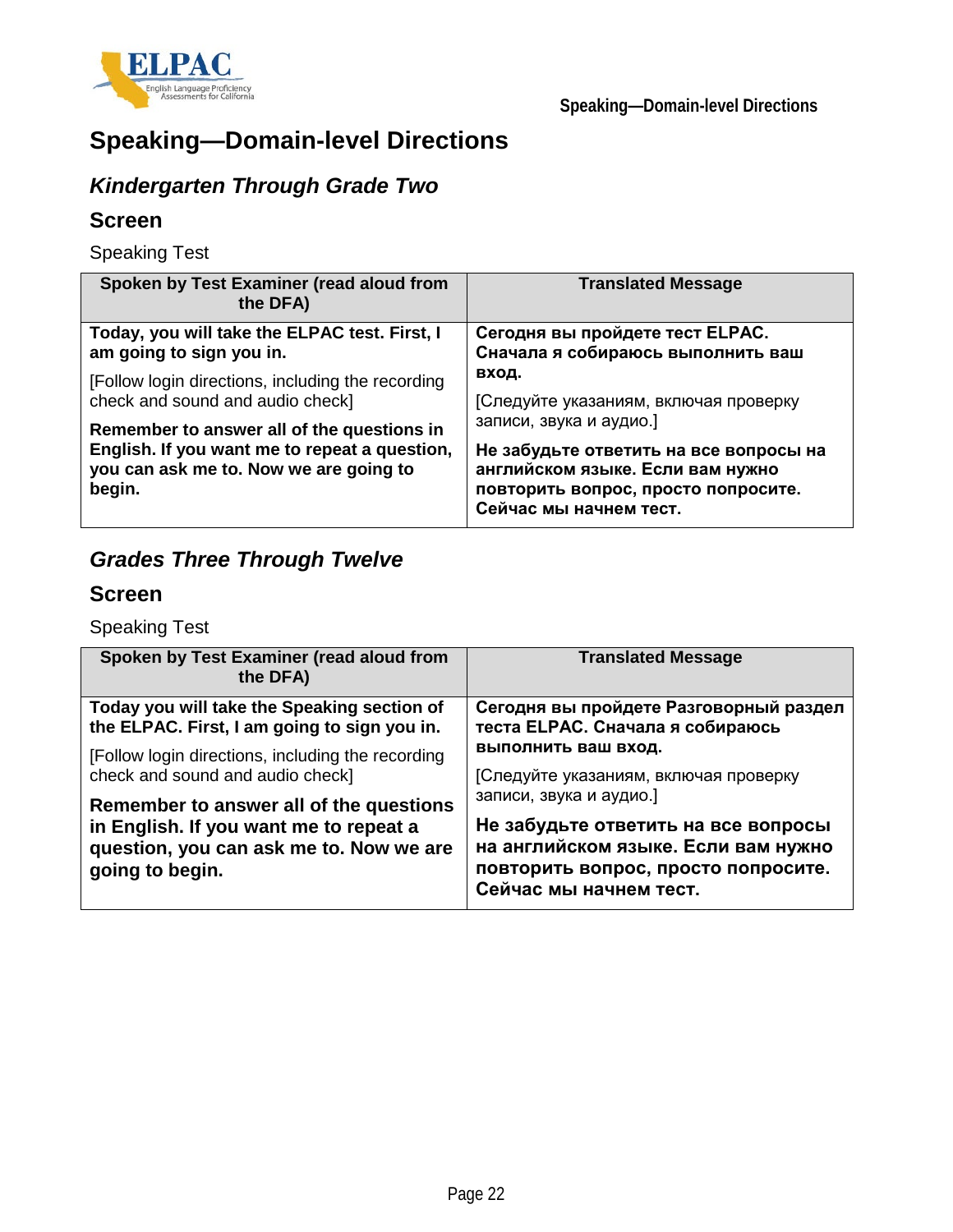



## *Kindergarten Through Grade 12 Review Screen*

### **Screen**

### **Congratulations, you reached the end of the test!**

Thank you for your attention and hard work.

If there are any questions you marked for review, they will be displayed in the box below. Please finish reviewing any questions you want to, then select Submit Test at the bottom of the screen.

| Spoken by Test Examiner (read aloud from<br>the DFA)                                 | <b>Translated Message</b>                                                                      |
|--------------------------------------------------------------------------------------|------------------------------------------------------------------------------------------------|
| This is the end of the Speaking test. Thank<br>you for your attention and hard work. | Это окончание Разговорного раздела<br>теста. Спасибо за ваше внимание и<br>проделанную работу. |

## **Speaking—task type directions**

| <b>Task</b>               | <b>Grade</b> | <b>Message</b>                                                                                                                                                                   | <b>Translated Message</b>                                                                                                                                                                   |
|---------------------------|--------------|----------------------------------------------------------------------------------------------------------------------------------------------------------------------------------|---------------------------------------------------------------------------------------------------------------------------------------------------------------------------------------------|
| <b>Talk About a Scene</b> | Grades K-12  | Look at the picture. I<br>am going to ask you<br>some questions about<br>it.                                                                                                     | Посмотрите на<br>картинку. Я задам<br>вам несколько<br>вопросов о ней.                                                                                                                      |
| <b>Speech Functions</b>   | Grades 2-5   | I am going to tell you<br>about a situation that<br>could happen to you.<br>Then, tell me what you<br>would say.                                                                 | Я расскажу вам о<br>ситуации, которая<br>могла произойти с<br>вами. Теперь<br>расскажите мне, что<br>бы вы сказали.                                                                         |
| <b>Speech Functions</b>   | Grades 6-12  | I'm going to tell you<br>about a situation that<br>could happen to you.<br>Then, tell me what you<br>would say. Make sure<br>your answer is<br>appropriate for your<br>audience. | Я расскажу вам о<br>ситуации, которая<br>могла произойти с<br>вами. Теперь<br>расскажите мне, что<br>бы вы сказали.<br>Убедитесь в том, что<br>ваш ответ уместен<br>для вашей<br>аудитории. |
| Support an Opinion        | Grades K-12  | I am going to ask you<br>for your opinion.                                                                                                                                       | Я задам вам вопрос о<br>вашем мнении.                                                                                                                                                       |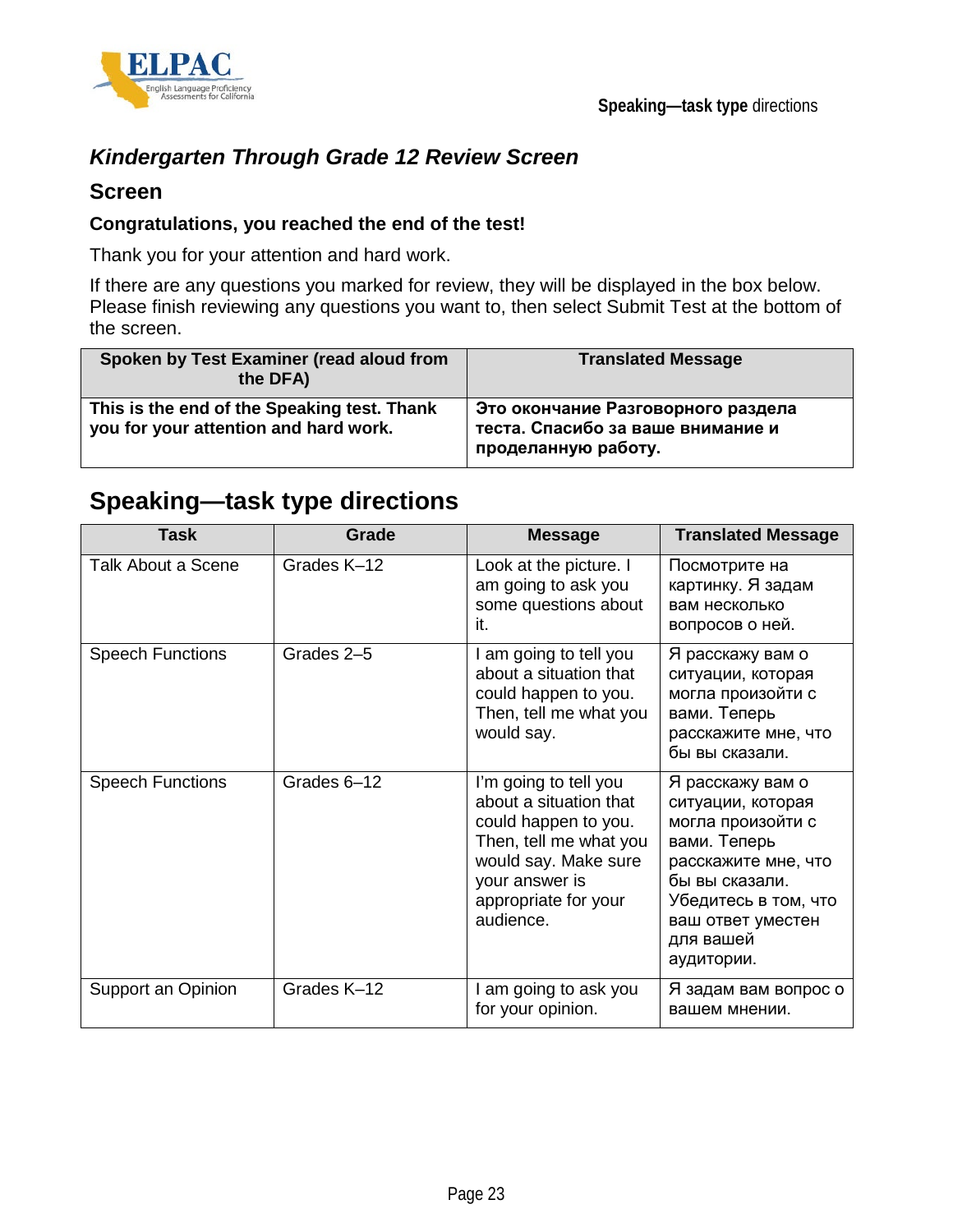

## Speaking—task type directions (*continuation one*)

| <b>Task</b>                                  | Grade       | <b>Message</b>                                                                                                                                                                                                                                   | <b>Translated Message</b>                                                                                                                                                                                                                           |
|----------------------------------------------|-------------|--------------------------------------------------------------------------------------------------------------------------------------------------------------------------------------------------------------------------------------------------|-----------------------------------------------------------------------------------------------------------------------------------------------------------------------------------------------------------------------------------------------------|
| Retell a Narrative                           | Grade K-5   | Look at the pictures.<br>I am going to tell you a<br>story about the<br>pictures. Listen<br>carefully. You will hear<br>the story only once.<br>When I am finished,<br>you will use the<br>pictures to tell the story<br>back to me.             | Посмотрите на<br>картинки.<br>Я расскажу вам<br>историю по этим<br>картинкам. Слушайте<br>внимательно. Вы<br>прослушаете историю<br>только один раз. Когда<br>я закончу, вы,<br>пользуясь картинками,<br>перескажете мне эту<br>историю.            |
| <b>Present and Discuss</b><br>Information    | Grades 6-12 | I am going to ask you<br>to talk about a graphic.<br>Look at the graphic.<br>[Prompt should remain<br>in English]<br>Take some time to<br>read the graphic to<br>yourself. Let me know<br>when you are ready for<br>me to ask you a<br>question. | Я попрошу вас<br>рассказать о графике.<br>Посмотрите на график.<br>[Инструкции должны<br>оставаться на<br>английском языке.]<br>Внимательно<br>прочитайте график.<br>Сообщите мне, когда<br>вы будете готовы к<br>тому, чтобы вам<br>задали вопрос. |
| Summarize an<br><b>Academic Presentation</b> | Grade K-2   | I am going to tell you<br>some information.<br>Listen carefully. You<br>will hear the<br>information only once.<br>When I am finished,<br>you will tell me about<br>the information.                                                             | Сейчас я сообщу вам<br>некоторую<br>информацию.<br>Слушайте<br>внимательно. Вы<br>прослушаете историю<br>только один раз. Когда<br>я закончу, вы<br>расскажете мне об<br>этой информации.                                                           |